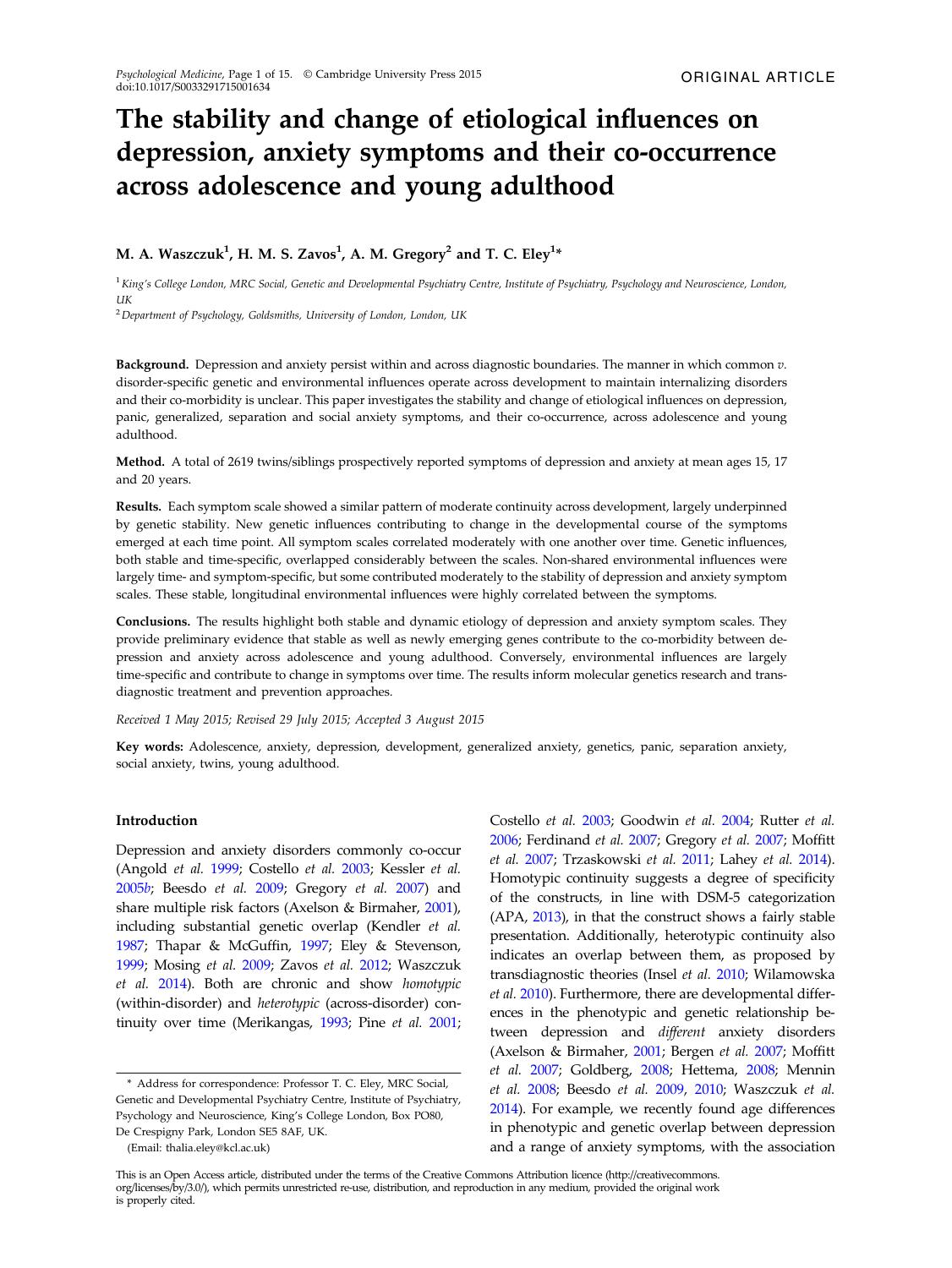between these symptoms increasing markedly from adolescence, indicating developmentally dynamic etiology of internalizing problems (Waszczuk et al. [2014\)](#page-14-0). As a result, genetic and environmental influences are likely to vary in their contribution to the continuity of depression, different anxiety subtypes, and their longitudinal co-occurrence across time. Understanding how these risk and maintenance factors operate across development is crucial for informing successful prevention and intervention strategies. Thus, the current study investigated the continuity and change of genetic and environmental influences on homotypic and heterotypic continuity of depression and four anxiety symptom scales across adolescence and young adulthood.

## Homotypic continuity

To date longitudinal twin studies have focused largely on the contribution of genetic and environmental influences to homotypic continuity of depression, anxiety, or composite internalizing symptoms. Some studies have found that stable genetic influences contribute substantially to homotypic continuity across the lifespan (O'Connor et al. [1998;](#page-13-0) Gillespie et al. [2004](#page-12-0); Trzaskowski et al. [2011;](#page-14-0) Garcia et al. [2013](#page-12-0); Waszczuk et al. [2013](#page-14-0)). Conversely, other studies, primarily those of children and adolescents, have found that alongside genetic stability, new genetic influences emerge that contribute to change in symptoms over time (Scourfield et al. [2003;](#page-13-0) Van Der Valk et al. [2003;](#page-14-0) Bartels et al. [2004;](#page-11-0) Haberstick et al. [2005](#page-12-0); Lau & Eley, [2006](#page-13-0); Kendler et al. [2008](#page-12-0)a, [b](#page-12-0); Zavos et al. [2012](#page-14-0); Nivard et al. [2015;](#page-13-0) Lewis & Plomin, [2015](#page-13-0)). This is in line with evidence that childhood and adolescence are more genetically dynamic than adulthood (Nivard et al. [2015\)](#page-13-0).

The role of shared environmental influences is also unclear. Evidence from child samples suggests that stable shared environmental influences contribute to the homotypic continuity of symptoms (Schmitz et al. [1995;](#page-13-0) Silberg et al. [2001;](#page-13-0) Scourfield et al. [2003;](#page-13-0) Van Der Valk et al. [2003;](#page-14-0) Bartels et al. [2004](#page-11-0); Kendler et al. [2008](#page-12-0)a), as well as to heterotypic continuity between different anxiety traits across time (Trzaskowski et al. [2011\)](#page-14-0). This has generally not been replicated in older twins, possibly because shared environmental influences play a diminishing role in adolescence and adulthood (Rapee et al. [2009](#page-13-0)). Finally, non-shared environmental influences tend to be time-specific and contribute to change rather than stability of internalizing symptoms over time (Scourfield et al. [2003](#page-13-0); Van Der Valk et al. [2003;](#page-14-0) Bartels et al. [2004](#page-11-0); Haberstick et al. [2005;](#page-12-0) Lau & Eley, [2006;](#page-13-0) Zavos et al. [2012;](#page-14-0) Garcia et al. [2013;](#page-12-0) Lewis & Plomin, [2015\)](#page-13-0). However, some studies have found that non-shared environmental influences can contribute to the homotypic continuity of depression and anxiety symptoms (O'Connor et al. [1998;](#page-13-0) Kendler et al. [2008](#page-12-0)a, [2011](#page-12-0); Nivard et al. [2015\)](#page-13-0).

Despite remarkable heterogeneity of anxiety disorders, to our knowledge only two studies to date have investigated the etiology of homotypic continuity of different anxiety symptoms. The first study examined three types of phobia from childhood to adulthood, and found more stable shared environmental influences on animal than situational and blood/injury fears (Kendler et al. [2008](#page-12-0)a). The second study investigated genetic and environmental influences on panic, separation and generalized anxiety symptoms across middle childhood, and found genetic stability and largely time-specific environmental influences consistently in the three symptoms (Waszczuk et al. [2013\)](#page-14-0). To address this gap in the literature, the first aim of the current study was to systematically explore and compare the genetic and environmental influences on the homotypic continuity of depression and four anxiety symptom scales – panic, generalized, separation and social anxiety. We focused specifically on adolescence and young adulthood, developmental periods characterized by increased prevalence of depression and some of the anxiety disorders (Costello et al. [2003](#page-12-0)), and a time of substantial maturation of emotional processing (Yurgelun-Todd, [2007](#page-14-0); Blakemore, [2008](#page-11-0); Kadosh et al. [2013\)](#page-12-0). In line with certain previous studies in adolescents we hypothesized that: (i) stable genetic factors would substantially contribute to homotypic continuity of each symptom in this age group, (ii) there would be time-specific genetic and environmental influences that contribute to change in the course of each symptom. We also explored whether there would be differences in the etiology of homotypic continuity across time between the symptom scales.

#### Heterotypic continuity

To date only two studies have examined how dynamic changes in etiological influences contribute to the comorbidity of internalizing disorders over time. The first study found that common genetic influences on childhood overanxious disorder and phobias continue to adolescence, where they also predict variance in adolescent depression (Silberg et al. [2001\)](#page-13-0). Furthermore, shared environmental influences contributed to heterotypic continuity between some of the internalizing symptoms. The second study found that the genetic influences on childhood separation anxiety disorder continue to influence adult onset panic attacks (Roberson‐Nay et al. [2012](#page-13-0)). However, the degree to which stable and time-specific etiological influences are shared between depression and anxiety disorder symptoms across development remains largely unknown. Understanding how genetic and environmental influences contribute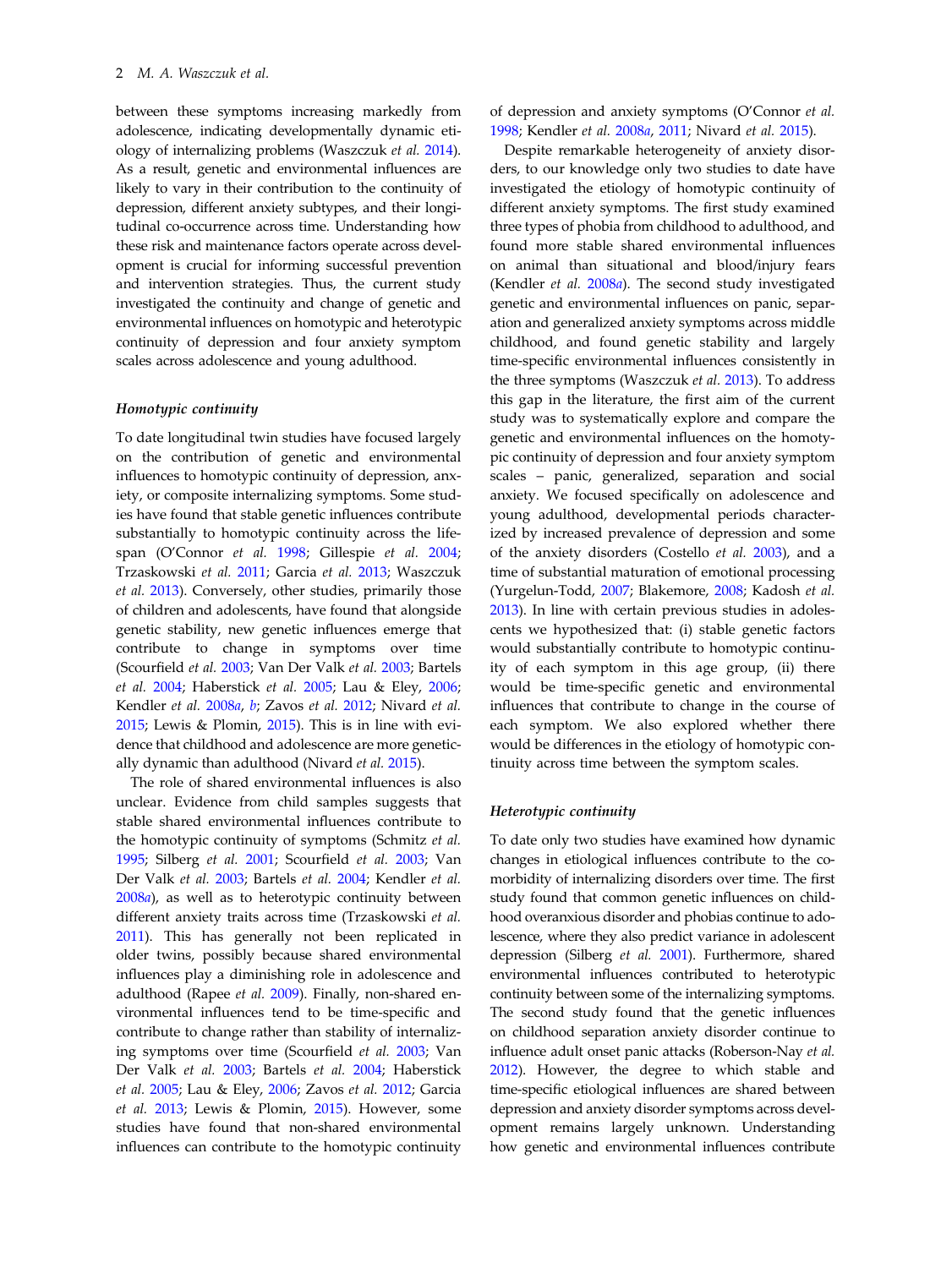to the co-morbidity of internalizing symptoms over time might provide clinically-relevant insights in the context of growing interest in transdiagnostic interventions. Given a remarkably high genetic overlap and small to moderate non-shared environmental correlations between these multiple disorders (Kendler et al. [1987](#page-12-0); Eley & Stevenson, [1999](#page-12-0); Thapar & McGuffin, [1997](#page-14-0); Spatola et al. [2007;](#page-14-0) Mosing et al. [2009;](#page-13-0) Zavos et al. [2012](#page-14-0); Waszczuk et al. [2014\)](#page-14-0), we tentatively hypothesized that: (iii) both stable and time-specific genetic influences would contribute to the longitudinal co-morbidity between depression and anxiety symptom scales, (iv) environmental influences would not contribute markedly to the longitudinal co-morbidity.

# Method

## Participants

The analyses use data from waves 2–4 (hereafter referred to as times 1–3 respectively) of a longitudinal twin and sibling study, the Genesis 1219 (G1219). Full details are provided elsewhere (McAdams et al. [2013](#page-13-0)) (see Supplementary Method). The study was given ethical approval by the Research Ethics Committee of the Institute of Psychiatry, King's College, London, South London and Maudsley NHS Trust and Goldsmiths, University of London. Informed consent was obtained from parents of adolescents under 16 years and from participants over 16. The sample size at time 1 was 1372 pairs [350 monozygotic (MZ), 313 dizygotic same-sex (DZss), 334 dizygotic opposite-sex (DZos), 330 siblings; 56% female; mean age 15 years (range 12–21, S.D. = 1.67)], at time 2 it was 866 pairs [234 MZ, 207 DZss, 232 DZos, 182 siblings; 60% female; mean age 17 years (range 14–23, S.D. = 1.67)], and at time 3 it was 896 pairs [230 MZ, 214 DZss, 232 DZos, 201 siblings; 61% female; mean age 20 years (range 18–27, S.D. = 1.76)]. The inclusion of siblings inevitably resulted in large age ranges; however, 72% of the participants were twins with a tighter age range (e.g. at time 2, age  $s.D. = 1.11$ , range = 15–19 for twins, age S.D. = 1.97, range = 15–23 for siblings). Attrition was predicted by socioeconomic status (responses were more likely from individuals with parents reporting higher qualifications and home ownership), delinquency (individuals reporting lower levels of delinquent behavior were more likely to stay in the study) and sex (females were more likely than males to remain in the study), but not by zygosity and internalizing symptoms.

#### Measures

#### Depression symptoms

At each time the participants completed the Short Mood and Feelings Questionnaire (Angold et al. [1995](#page-11-0)), a

13-item self-report measure assessing how often depression symptoms occurred in the past 2 weeks. Responses were summed to give total depression scores. The measure demonstrates good reliability and validity (Angold et al. [1995\)](#page-11-0) and the internal consistency was very high in the current study ( $\alpha$  = 0.79–0.90).

# Anxiety symptoms

The adolescents (times 1 and 2) completed the Spence Children's Anxiety Scale (Spence, [1998](#page-14-0)); a 38-item self-report questionnaire tapping common anxiety symptoms. Adults (time 3) completed the Revised Symptoms of Anxiety Scale (see Gregory et al. [2011](#page-12-0)), an age-appropriate version of the Revised Child Anxiety and Depression Scale (Chorpita et al. [2000](#page-11-0)), consisting of 36 self-report items designed to assess DSM-IV anxiety disorder symptoms. Responses were summed to create four DSM-IV-related anxiety symptom scales: panic, generalized, separation and social anxiety. Subscales were originally derived using exploratory factor analyses conducted in large, independent samples (Spence, [1997,](#page-14-0) [1998](#page-14-0); Chorpita et al. [2000\)](#page-11-0). All measures have good internal consistency  $(\alpha = 0.66 - 0.77)$  for separation anxiety,  $\alpha = 0.70 - 0.90$  for all other scales) (Spence, [1998;](#page-14-0) Birmaher et al. [1999](#page-11-0); Chorpita et al. [2000;](#page-11-0) Gregory et al. [2011\)](#page-12-0).

The internal consistencies and descriptive statistics of all measures were comparable to published samples and are presented elsewhere (Waszczuk et al. [2014\)](#page-14-0).

## Analyses

The twin design compares the similarity between MZ (sharing 100% of their genes) and DZ (sharing on average 50% of their segregating genes) twin pairs. Differences in within-pair correlations allows estimations of the influences of additive genetics (A), shared environment (C) factors that contribute to phenotypic similarity between siblings) and non-shared environment (E, factors that contribute to phenotypic differences between siblings). Quantitative genetic methods are described comprehensively elsewhere (Rijsdijk & Sham, [2002](#page-13-0); Plomin et al. [2013\)](#page-13-0).

Models were fitted using OpenMx (Boker et al. [2011\)](#page-11-0) within R [http://www.R-project.org (Team RDC, [2010\)](#page-14-0)], a structural equation modeling package for genetically informative data. As is standard in model fitting analysis, variables were regressed for age and sex (McGue & Bouchard, [1984](#page-13-0)), and any with skew >1 were transformed.

Models were fitted using raw data maximum likelihood. The core fit statistic was minus twice the log likelihood (–2LL) of the observations. This is not an overall measure of fit, but provides a relative measure of fit, since differences in –2LL between models are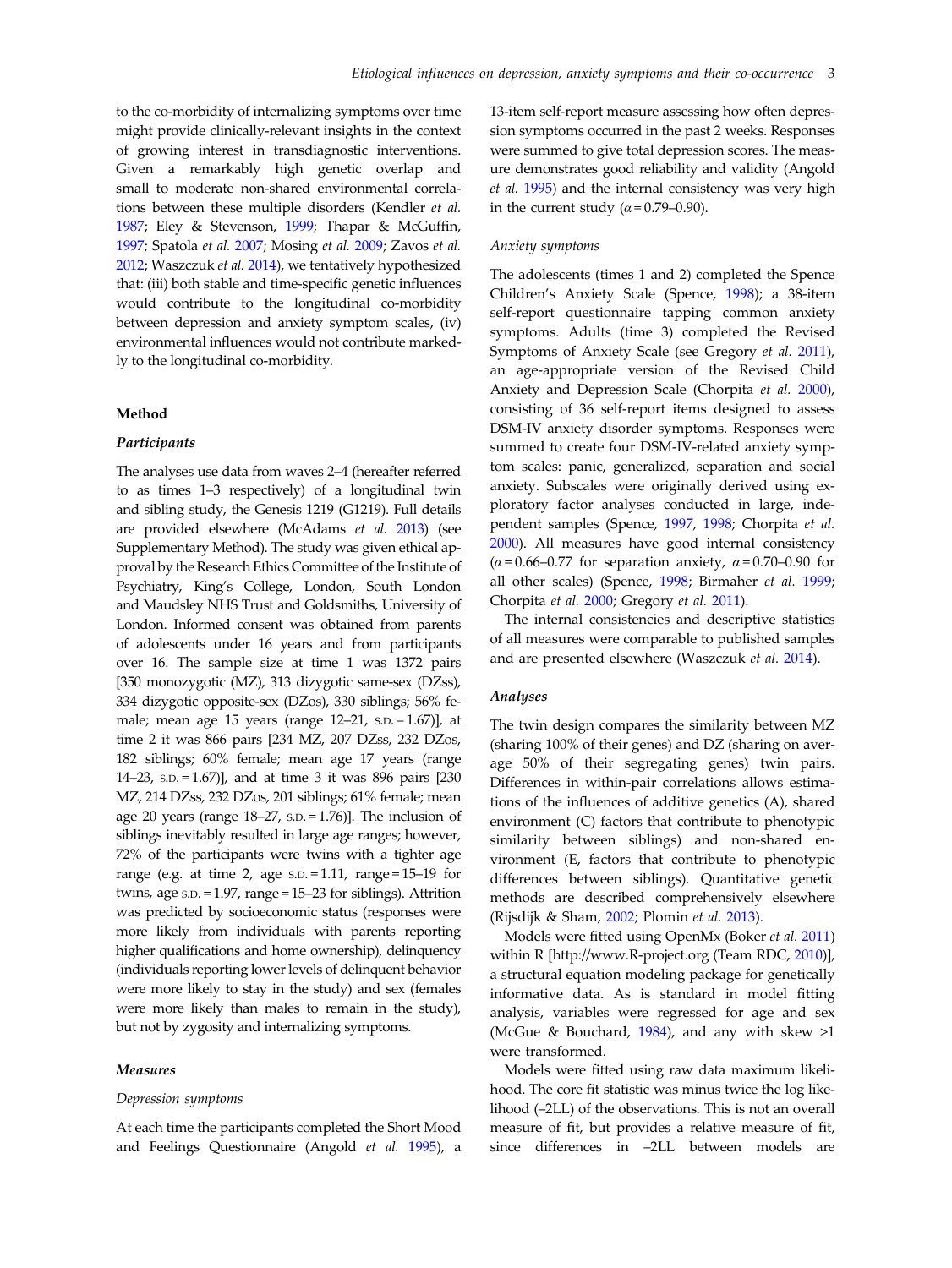distributed as  $\chi^2$ . To examine the overall fit of the genetic model we compared the –2LL to that of a saturated model (which fully describes data using the maximum number of free parameters, estimating variances, covariances and means for the raw data to get a baseline index of fit). The fit of sub-models was assessed by  $\chi^2$ difference tests, i.e. Akaike's Information Criterion (AIC) and Bayesian Information Criterion, with lower values suggesting a better fit. If the difference between AIC of two models was <10, the more parsimonious model was selected (Wagenmakers & Farrell, [2004\)](#page-14-0). Information about the precision of parameter estimates was obtained by likelihood-based confidence intervals.

Univariate genetic analyses were conducted on all variables at each time. Males and females showed differences in variance on all variables except for social anxiety, and a scalar was fitted to account for this difference (Waszczuk et al. [2014\)](#page-14-0). Quantitative sex differences were tested to see whether males and females differ in magnitude of genetic and environmental influences, but such differences were not found. Finally, comparisons indicated that covariances, means and variances could be equated across DZ twins and siblings for all variables.

# Homotypic continuity

Multivariate models best suited to investigate specific research questions were chosen a priori. The Cholesky decomposition [\(Fig. 1](#page-4-0)a) was used to examine the homotypic continuity of etiological influences separately for each variable. The Cholesky decomposition assumes three distinct sets of genetic and environmental influences on a variable at each time point. A1 and E1 are common factors on the first variable (paths  $a1<sub>1</sub>$  and  $e1<sub>1</sub>$ ) that can also influence the remaining two variables (paths a $1_{2-3}$  and e $1_{2-3}$ , reflecting continuity from time 1 to times 2 and 3). A2 and E2 influence the second variable (paths  $a2<sub>2</sub>$  and  $e2<sub>2</sub>$ , reflecting new genes emerging at time 2) and can also influence the third variable over and above the influences accounted for by A1 and E1 (paths  $a2_3$  and  $e2_3$ , reflecting continuity from time 2 to time 3). A3 and E3 are unique influences specific to the third variable only (paths  $a3<sub>3</sub>$  and  $e3<sub>3</sub>$ , reflecting new influences emerging at time 3). Total A and E effects on each individual measure can be obtained by summing all squared paths to that measure (e.g. the proportion of total variance in third variable explained by A influences is obtained by summing squared paths  $a1_3$ ,  $a2_3$  and  $a3_3$ ).

## Heterotypic continuity

The common pathway model [\(Fig. 1](#page-4-0)b) was fitted in order to investigate the stability and change of the etiological influences shared between depression and

anxiety symptom scales across development, to inform the mechanisms underpinning heterotypic continuity across time. The model is illustrated on [Fig. 1](#page-4-0)b (with just three variables for clarity); the model was run with all five variables included, each measured at three time points. This model assumes five latent factors; each underlying a variable assessed three times. For example, the depression latent factor captures the stability of the depression symptoms across times 1–3. Variance of each latent factor is then decomposed into genetic  $(A<sub>1</sub>)$  and environmental  $(E<sub>1</sub>)$  influences to assess the etiological factors underpinning the stability of each symptom. Of note,  $E_1$  is free from time-specific measurement error but not from shared measurement error. The genetic and environmental correlations between the latent factors ( $r_{\text{Al}}$  and  $r_{\text{El}}$ ) represent the degree of developmental stability common to depression and anxiety symptom scales. Any remaining variance (not explained by the latent factor) is then calculated as variable-specific genetic and environmental influences  $(A_s$  and  $E_s$ ). The variable-specific etiological influences include genetic and environmental influences that emerge at later time points, and are allowed to correlate with the within-time influences on all other variables ( $r_{As}$  and  $r_{Es}$ ), capturing timespecific associations between them.

## Results

## Phenotypic correlations

The longitudinal correlations between the variables across the three time points are presented in [Table 1](#page-5-0). All variables showed moderate homotypic continuity  $(r=0.35-0.58)$ . The heterotypic correlations between the different anxiety symptom scales, and between depression and each of the anxiety scales, were similar in magnitude and generally moderate  $(r=0.12-0.46)$ and  $r = 0.11 - 0.39$ , respectively). Homotypic correlations were generally larger than heterotypic correlations, but tended to decrease at longer time intervals (times 1–3).

## Homotypic continuity

The Cholesky decompositions show the effect of stable and new genetic and environmental factors across the three times, separately for each of the five symptom scales. The results were similar for depression and each anxiety symptom scale ([Fig. 2\)](#page-6-0). First, there was evidence of substantial genetic continuity, whereby genetic factors influencing symptoms at any one age continue to affect the symptom at subsequent ages. Second, the early influences gradually declined over time. For example, the first set of genetic factors (corresponding to path a $1<sub>1</sub>$  on [Fig. 1](#page-4-0)a) accounted for 45% of the variance in generalized anxiety symptoms at age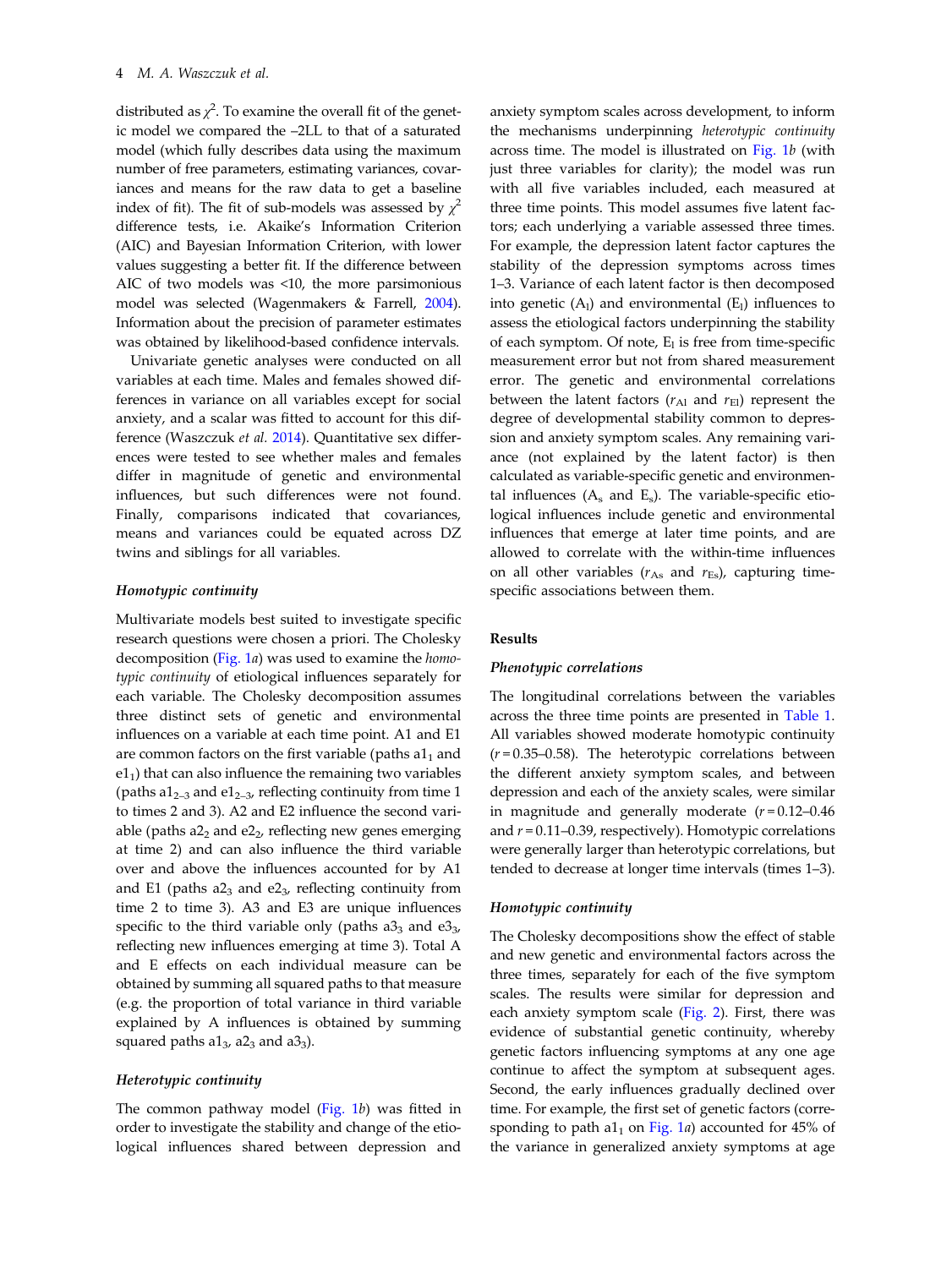<span id="page-4-0"></span>

Fig. 1. Multivariate models: (a) longitudinal Cholesky decomposition, (b) Common pathway model. A, Additive genetic effects; E, non-shared environmental effects, Var, variable. Subscript 'l' denotes stable influences on the latent factor, subscript 's' denotes variable- and time-specific influences. In panel (a), variance paths, which must be squared to estimate the proportion of variance accounted for, are represented by lowercase letters and followed by two numerals, e.g.  $a_{1}1$ ,  $c_{2}$ ,  $e_{3}3$ . In panel (b), only three variables are presented for clarity; however the model was run with all five variables included, each measured at three time points.

15, but reduced to 21% by age 17 (path  $a1<sub>2</sub>$ ) and 18% by age 20 (path  $a1_3$ ). Third, new genetic factors emerged at each age (paths  $a2<sub>2</sub>$  and  $a3<sub>3</sub>$ ). Genetic influences that emerged at age 17 continued to influence symptoms at age 20 (path  $a2_3$ ) in generalized anxiety, panic and social anxiety, but not in depression and separation anxiety. Separation anxiety was characterized by particularly high change in genetic influences over time.

Non-shared environmental influences on all symptoms were largely age-specific. For example, the nonshared environmental factors influencing generalized anxiety symptoms at age 15 had a small effect at age

17, and no significant effect at age 20. For 95% confidence intervals see Supplementary Table S1.

#### Heterotypic continuity

In the common pathway model the total variance in each variable is explained by the latent factor and the variable-specific influences. Stable influences accounted for 21–69% of the variance in each variable  $(L<sup>2</sup>)$ , see [Table 2](#page-7-0) note) and were largely influenced by genes  $(A_1 = 0.61 - 0.76)$ , with the remaining variance explained by modest to moderate, significant nonshared environmental influences  $(E_1 = 0.24 - 0.39)$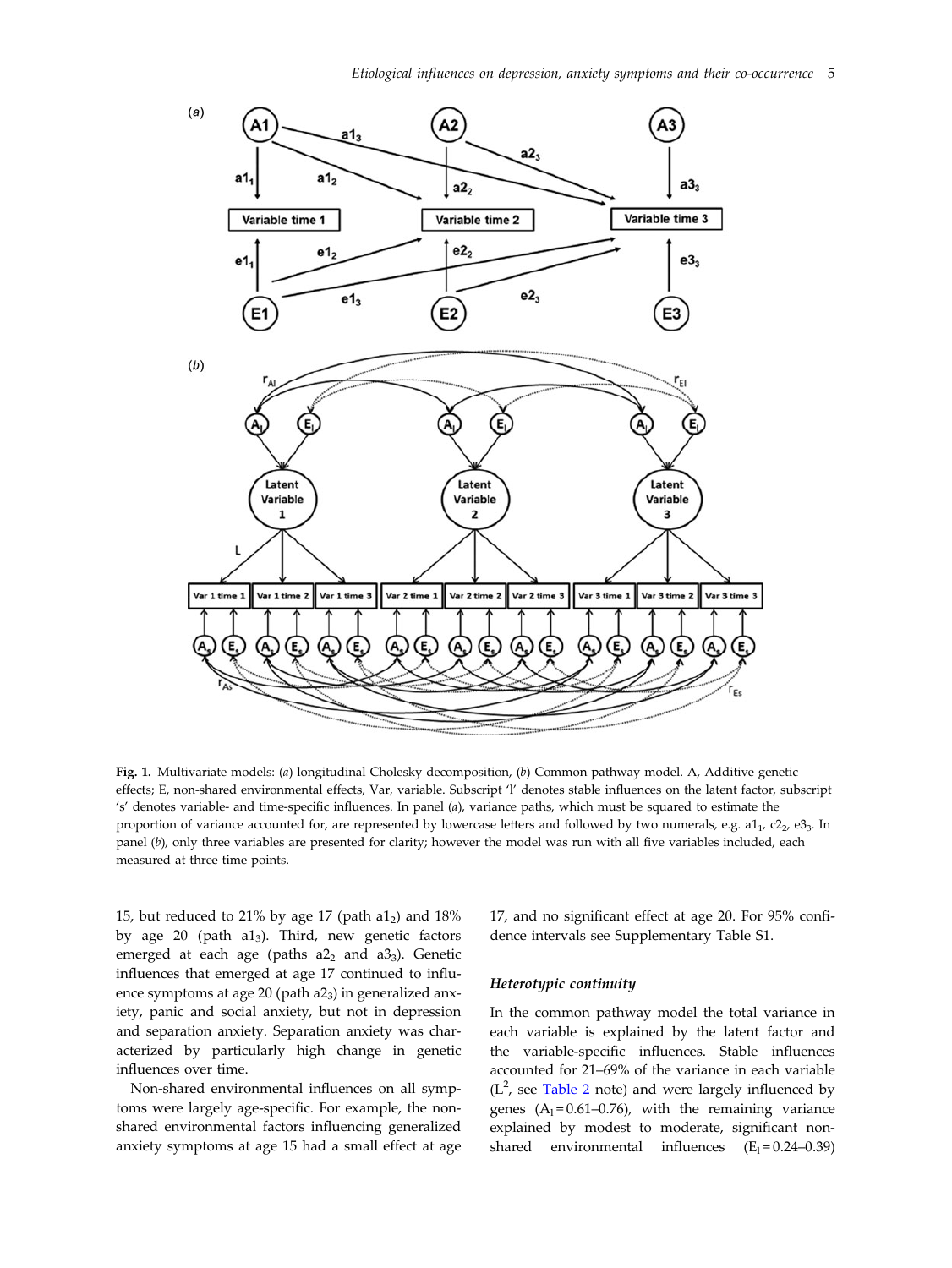<span id="page-5-0"></span>

|  | <b>Table 1.</b> Longitudinal phenotypic correlations |  |  |
|--|------------------------------------------------------|--|--|
|--|------------------------------------------------------|--|--|

|                     | Depression          | Panic               | Generalized anxiety        | Separation anxiety  | Social anxiety         |
|---------------------|---------------------|---------------------|----------------------------|---------------------|------------------------|
| Time 2 (17 years)   |                     |                     | Time $1(15 \text{ years})$ |                     |                        |
| Depression          | $0.47(0.43 - 0.51)$ | $0.33(0.29 - 0.37)$ | $0.31(0.27-0.35)$          | $0.24(0.19-0.29)$   | $0.30(0.26 - 0.34)$    |
| Panic               | $0.31(0.27-0.35)$   | $0.43(0.39 - 0.47)$ | $0.32(0.28 - 0.36)$        | $0.24(0.19-0.29)$   | $0.21(0.16 - 0.26)$    |
| Generalized anxiety | $0.37(0.33 - 0.41)$ | $0.39(0.35 - 0.43)$ | $0.47(0.43 - 0.51)$        | $0.37(0.33 - 0.41)$ | $0.35(0.31 - 0.39)$    |
| Separation anxiety  | $0.11(0.06 - 0.16)$ | $0.22(0.17-0.27)$   | $0.22(0.17-0.27)$          | $0.36(0.32 - 0.40)$ | $0.16(0.11 - 0.21)$    |
| Social anxiety      | $0.29(0.24 - 0.33)$ | $0.29(0.24 - 0.33)$ | $0.34(0.30 - 0.38)$        | $0.31(0.27-0.35)$   | $0.53(0.49 - 0.56)$    |
| Time 3 (20 years)   |                     |                     | Time 1 (15 years)          |                     |                        |
| Depression          | $0.38(0.34 - 0.42)$ | $0.32(0.28 - 0.36)$ | $0.26(0.21 - 0.31)$        | $0.24(0.19-0.29)$   | $0.24(0.19-0.29)$      |
| Panic               | $0.30(0.26 - 0.34)$ | $0.39(0.35 - 0.43)$ | $0.36(0.32 - 0.40)$        | $0.28(0.23 - 0.33)$ | $0.26(0.21 - 0.31)$    |
| Generalized anxiety | $0.34(0.30-0.38)$   | $0.33(0.29 - 0.37)$ | $0.36(0.32 - 0.40)$        | $0.35(0.31 - 0.39)$ | $0.34(0.30-0.38)$      |
| Separation anxiety  | $0.32(0.28 - 0.36)$ | $0.40(0.36 - 0.44)$ | $0.35(0.31-0.39)$          | $0.39(0.35 - 0.43)$ | $0.32(0.28 - 0.36)$    |
| Social anxiety      | $0.33(0.29 - 0.37)$ | $0.33(0.29 - 0.37)$ | $0.38(0.34 - 0.42)$        | $0.31(0.27-0.35)$   | $0.46$ $(0.42 - 0.50)$ |
| Time 3 (20 years)   |                     |                     | Time 2 (17 years)          |                     |                        |
| Depression          | $0.47(0.43 - 0.51)$ | $0.34(0.30-0.38)$   | $0.38(0.34 - 0.42)$        | $0.12(0.07-0.18)$   | $0.31(0.27-0.35)$      |
| Panic               | $0.34(0.30-0.38)$   | $0.48(0.44 - 0.52)$ | $0.45(0.41 - 0.49)$        | $0.21(0.16 - 0.26)$ | $0.28(0.23 - 0.33)$    |
| Generalized anxiety | $0.39(0.35 - 0.43)$ | $0.31(0.27-0.35)$   | $0.53(0.49 - 0.56)$        | $0.25(0.20-0.30)$   | $0.40(0.36 - 0.44)$    |
| Separation anxiety  | $0.35(0.31-0.39)$   | $0.40(0.36 - 0.44)$ | $0.46(0.42 - 0.50)$        | $0.35(0.31 - 0.39)$ | $0.36(0.32 - 0.40)$    |
| Social anxiety      | $0.39(0.35 - 0.43)$ | $0.30(0.26 - 0.34)$ | $0.46(0.42 - 0.50)$        | $0.17(0.12 - 0.22)$ | $0.58(0.54 - 0.62)$    |

Mean ages provided in the headings.

Homotypic continuity is presented on diagonal (in bold), heterotypic continuity across diagonal.

95% confidence intervals (CIs) are presented in parentheses. CIs not inclusive of zeros indicate significant correlations. Non-overlapping CIs mean significant difference between the values.

Results presented on untransformed variables for comparison with other published samples. The within-time correlations between depression and anxiety subscales are discussed elsewhere (Lau et al. [2007](#page-13-0); Waszczuk et al. [2014\)](#page-14-0). The homotypic continuity of anxiety subscales has also previously been reported (Waszczuk et al. [2014](#page-14-0)).

([Table 2](#page-7-0)). The latent factors were generally highly correlated  $(r_{phl} = 0.58 - 0.83)$  ([Table 3](#page-8-0)). Genetic influences on latent factors overlapped considerably  $(r_{\rm Al} = 0.60 -$ 0.86) and the non-shared environmental correlations between the latent factors were also high  $(r_{El} = 0.46-$ 0.76) [\(Table 3\)](#page-8-0). The variable-specific genetic influences were small  $(A_s = 0.01 - 0.26)$  [\(Table 2](#page-7-0)), since most of the genetic influences acted via the latent factors. Conversely, variable-specific non-shared environmental influences were moderate  $(E_s = 0.31 - 0.56)$  and accounted for most of the non-shared environmental influences on each variable [\(Table 2\)](#page-7-0). The phenotypic within-time correlations between the variable-specific influences varied widely  $(r_{\text{phs}} = -0.12 - 0.56)$ , as did the genetic and non-shared environmental within-time correlations between them ([Table 3\)](#page-8-0).

Model fit statistics for comparisons to the saturated models, and testing whether parameters can be dropped, are presented in Supplementary Table S2. Model fit statistics corroborate AE models and in the full models C estimates are very small. However, for completeness full ACE models are presented in Supplementary Tables S3–S5. Full ACE Cholesky decompositions suggest smaller genetic innovation than AE models (Supplementary Table S3). Otherwise dropping C from the models did not have impact on the interpretation of the results. The within-time analyses of these variables, including univariate ACE results, are presented else-where (Lau et al. [2007](#page-13-0); Waszczuk et al. [2014](#page-14-0)). The longitudinal association between depression at times 1 and 2 was also reported previously (Lau & Eley, [2006\)](#page-13-0).

## Discussion

The current study is the first to investigate how etiological influences contribute to developmental stability and change of depression, four anxiety symptom scales, and their co-occurrence across adolescence and young adulthood. The results provide support for largely stable and broad genetic influences accounting for co-occurrence and continuity over time. Environmental influences were generally more specific to time and symptom scales, contributing to change in symptoms over time.

## Homotypic continuity

#### Genetic influences on symptoms stability

Moderate homotypic continuity of depression and each anxiety symptom scale across the 5-year period was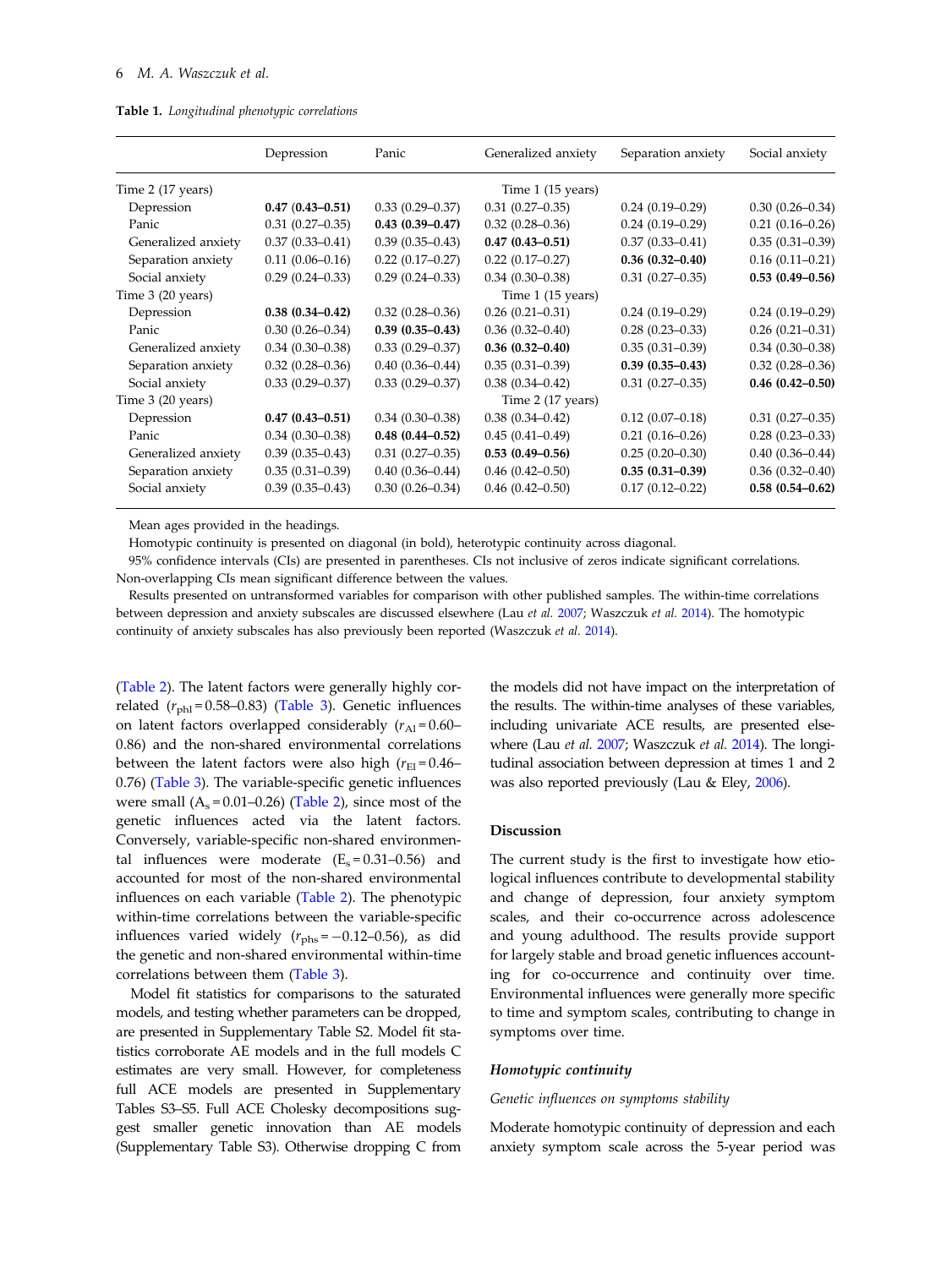<span id="page-6-0"></span>

Fig. 2. Longitudinal Cholesky decomposition results: The proportion of total variance in depression and anxiety symptom scales accounted for by genetic and non-shared environmental influences. A, Additive genetic effects; E, non-shared environmental influences. Mean ages provided in the x-axis. The y-axis represents the total phenotypic variance so the sum of all the factors equals the total heritability/non-shared environmental influences. The first genetic/non-shared environmental factor (A1/E1), which influences a variable at mean age 15, is represented in black. A dark gray represents the second genetic/ non-shared environmental factor (A2/E2) that stars at mean age 17 years and the pale gray represents the third genetic/ non-shared environmental factor (A3/E3) that emerges at mean age 20 years. The 95% confidence intervals are presented in Supplementary Table S1. AE models are presented, as C influences were not significant and were dropped from the multivariate models without a significant deterioration of the fit (Supplementary Table S2). The AIC values suggest that dropping C leads to improvement of the model fit at these three waves. Full ACE results are presented in Supplementary Tables S3–S5 for completeness.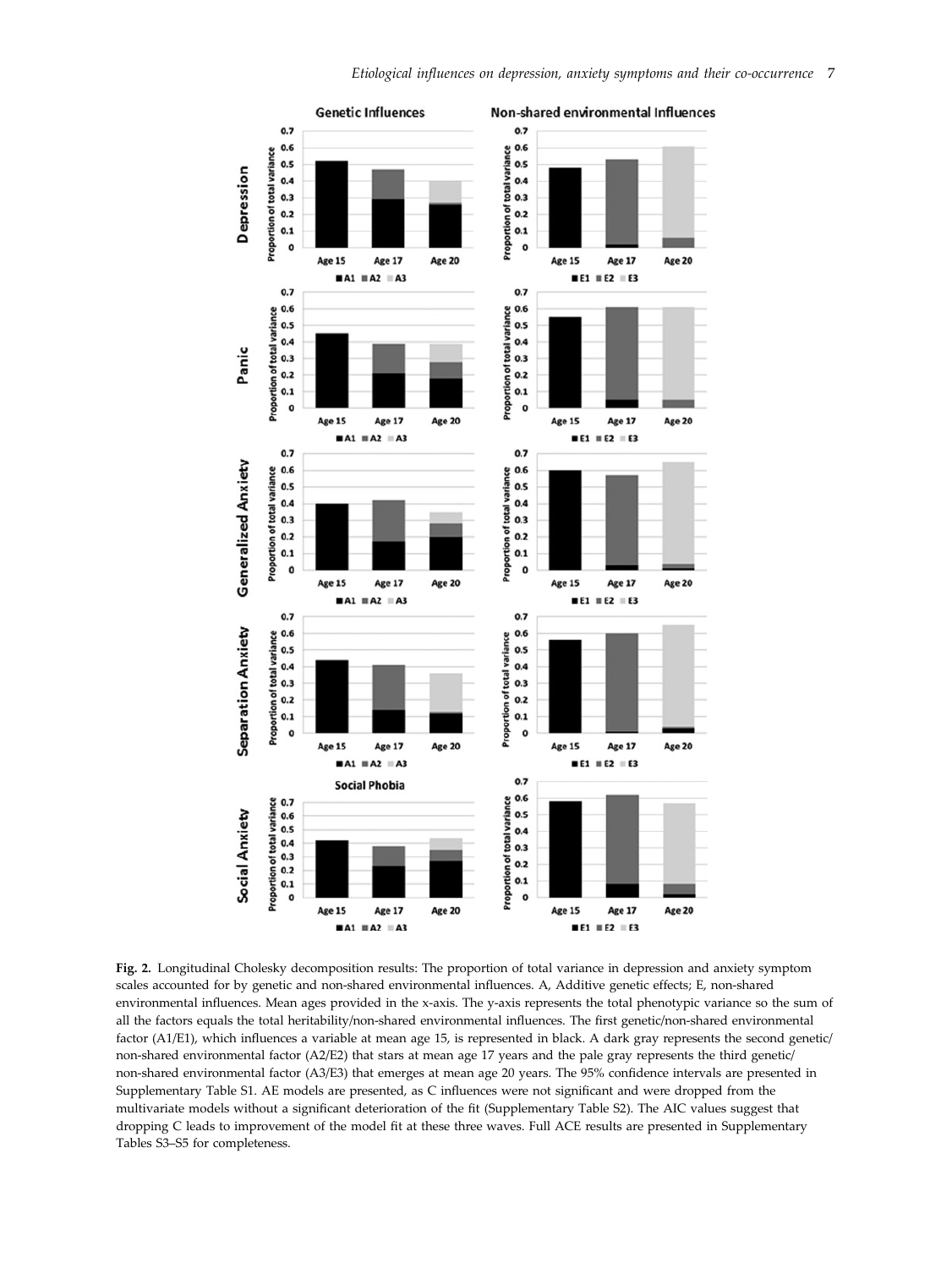|                                                                   | Depression             |                 |                 | Panic                                    |                 |                 | Generalized anxiety                      |                 |                 | Separation anxiety                       |                 |                 | Social anxiety                           |                 |                 |
|-------------------------------------------------------------------|------------------------|-----------------|-----------------|------------------------------------------|-----------------|-----------------|------------------------------------------|-----------------|-----------------|------------------------------------------|-----------------|-----------------|------------------------------------------|-----------------|-----------------|
| Etiological<br>influences on $E_1$ 0.24 (0.15–0.35)<br>the latent | $A_1$ 0.76 (0.65–0.85) |                 |                 | $0.66(0.43-0.77)$<br>$0.34(0.23 - 0.46)$ |                 |                 | $0.64(0.51-0.74)$<br>$0.36(0.26 - 0.49)$ |                 |                 | $0.69(0.53 - 0.83)$<br>$0.31(0.17-0.47)$ |                 |                 | $0.61(0.51-0.71)$<br>$0.39(0.29 - 0.49)$ |                 |                 |
| factor                                                            |                        |                 |                 |                                          |                 |                 |                                          |                 |                 |                                          |                 |                 |                                          |                 |                 |
| Mean age,<br>years                                                | 15                     | 17              | 20              | 15                                       | 17              | 20              | 15                                       | 17              | 20              | 15                                       | 17              | 20              | 15                                       | 17              | 20              |
| Latent factor                                                     | 0.63                   | 0.78            | 0.58            | 0.56                                     | 0.71            | 0.61            | 0.57                                     | 0.83            | 0.58            | 0.55                                     | 0.46            | 0.60            | 0.61                                     | 0.82            | 0.68            |
| influences on<br>each variable                                    | $(0.58 - 0.67)$        | $(0.73 - 0.83)$ | $(0.52 - 0.62)$ | $(0.51 - 0.61)$                          | $(0.66 - 0.76)$ | $(0.56 - 0.66)$ | $(0.52 - 0.61)$                          | $(0.78 - 86)$   | $(0.53 - 0.63)$ | $(0.50 - 0.61)$                          | $(0.38 - 0.52)$ | $(0.54 - 0.66)$ | $(0.57 - 0.65)$                          | $(0.78 - 0.86)$ | $(0.63 - 0.72)$ |
| Time-specific A <sub>s</sub> 0.20                                 |                        | 0.03            | 0.14            | 0.17                                     | 0.12            | 0.07            | 0.22                                     | 0.01            | 0.12            | 0.21                                     | 0.26            | 0.11            | 0.17                                     | 0.02            | 0.11            |
| etiological                                                       | $(0.13 - 0.27)$        | $(0.00 - 0.11)$ | $(0.05 - 0.23)$ | $(0.10 - 0.25)$                          | $(0.05 - 0.21)$ | $(0.00 - 0.15)$ | $(0.15 - 0.30)$                          | $(0.00 - 0.09)$ | $(0.03 - 0.21)$ | $(0.13 - 0.29)$                          | $(0.16 - 0.36)$ | $(0.02 - 0.20)$ | $(0.10 - 0.24)$                          | $(0.00 - 0.07)$ | $(0.02 - 0.20)$ |
| influences on $E_s$ 0.41                                          |                        | 0.36            | 0.53            | 0.51                                     | 0.37            | 0.56            | 0.45                                     | 0.31            | 0.54            | 0.48                                     | 0.53            | 0.53            | 0.45                                     | 0.31            | 0.44            |
| each variable                                                     | $(0.35 - 0.47)$        | $(0.28 - 0.43)$ | $(0.45 - 0.63)$ | $(0.44 - 0.58)$                          | $(0.28 - 0.46)$ | $(0.47 - 0.65)$ | $(0.38 - 0.53)$                          | $(0.22 - 0.38)$ | $(0.46 - 0.63)$ | $(0.41 - 0.56)$                          | $(0.44 - 0.64)$ | $(0.44 - 0.62)$ | $(0.39 - 0.53)$                          | $(0.24 - 0.37)$ | $(0.36 - 0.52)$ |

<span id="page-7-0"></span>Table 2. Common pathway model results: genetic and non-shared environmental influences on the latent factor, and latent factor and time-specifi<sup>c</sup> influences on each variable

A, Additive genetic effects; E, non-shared environmental effects; L, Latent factor.

Mean ages provided in the headings.

95% confidence intervals (CIs) are presented in parentheses. CIs not inclusive of zeros indicate significant influences. Non-overlapping CIs mean significant difference between the values.

L needs to be squared to inform about the proportion of total variance accounted for by the latent factor. L<sup>2</sup> should be multiplied by  $A_1$  to obtain the proportion of the total variance due to the genetic influences from the latent factor. L<sup>2</sup> should be multiplied by  $E_1$  to obtain the proportion of the total variance due to the non-shared environmental influences from the latent factor. Total variance of a trait =  $L^2$  +  $A_s$  +  $E_s$ .

AE models are presented, as C influences were not significant and were dropped from the multivariate models without a significant deterioration of the fit (Supplementary Table S2). The AIC values sugges<sup>t</sup> that dropping C lead to improvement of the model fi<sup>t</sup> at these three waves. Full ACE results are presented in Supplementary Tables S3–S5 for completeness.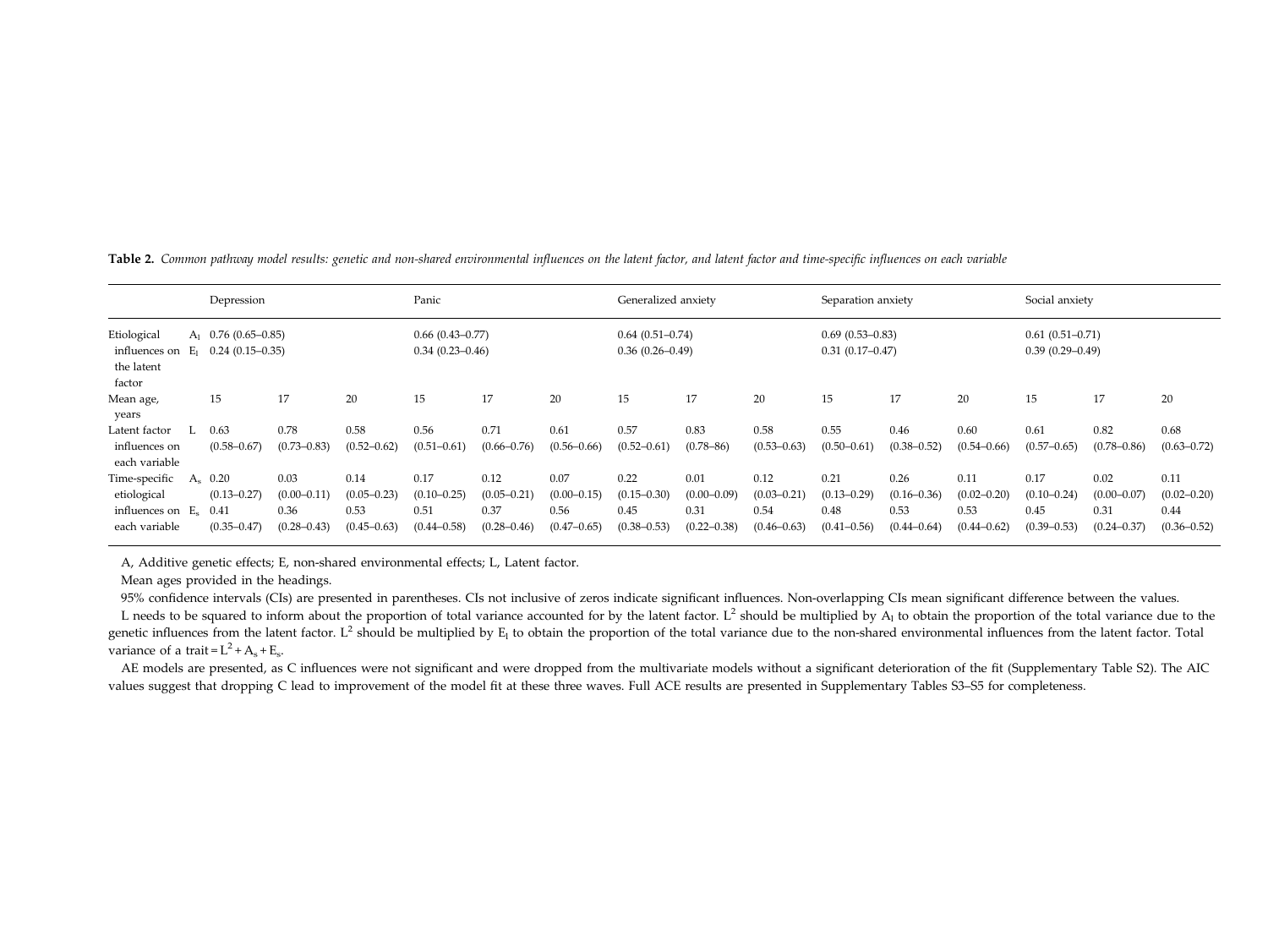|                                         | Depression                 | Panic                          | Generalized anxiety        | Separation anxiety         |
|-----------------------------------------|----------------------------|--------------------------------|----------------------------|----------------------------|
| Latent factors                          |                            |                                |                            |                            |
| Panic                                   |                            |                                |                            |                            |
| $r_{\rm phl}$                           | $0.72$ (0.67 to 0.76)      |                                |                            |                            |
| $r_{\rm Al}$                            | $0.74$ (0.66 to 0.83)      |                                |                            |                            |
| $r_{\rm El}$                            | $0.67$ (0.46 to 0.85)      |                                |                            |                            |
| Generalized anxiety                     |                            |                                |                            |                            |
| $r_{\rm phl}$                           | $0.74$ (0.69 to 0.79)      | $0.83$ (0.79 to 0.87)          |                            |                            |
| $r_{Al}$                                | $0.81$ (0.73 to 0.88)      | $0.86$ (0.79 to 0.94)          |                            |                            |
| $r_{\rm El}$                            | $0.60$ (0.41 to 0.76)      | 0.76 (0.61 to 0.89)            |                            |                            |
| Separation anxiety                      |                            |                                |                            |                            |
| $r_{\rm phl}$                           | $0.58$ (0.51 to 0.65)      | $0.76$ (0.70 to 0.82)          | $0.80$ (0.75 to 0.85)      |                            |
| $r_{\rm Al}$                            | $0.60$ (0.48 to 0.71)      | $0.78$ (0.67 to 0.89)          | $0.86$ (0.76 to 0.96)      |                            |
| $r_{\rm El}$                            | $0.55$ (0.29 to 0.80)      | $0.73$ (0.51 to 0.95)          | $0.70$ (0.50 to 0.89)      |                            |
| Social anxiety                          |                            |                                |                            |                            |
| $r_{\rm phl}$                           | $0.63$ (0.58 to 0.68)      | $0.62$ (0.56 to 0.67)          | $0.75$ (0.71 to 0.79)      | $0.65$ (0.59 to 0.70)      |
| $r_{\rm Al}$                            | $0.67$ (0.59 to 0.76)      | $0.68$ (0.57 to 0.78)          | $0.77$ (0.69 to 0.85)      | $0.75$ (0.64 to 0.87)      |
| $r_{\rm El}$                            | $0.56$ (0.37 to 0.72)      | $0.52$ (0.34 to 0.67)          | $0.71$ (0.58 to 0.83)      | $0.46$ (0.24 to 0.65)      |
| Time-specific influences at 15          |                            |                                |                            |                            |
| Panic                                   |                            |                                |                            |                            |
| $r_{\rm phs}$                           | $0.43$ (0.38 to 0.48)      |                                |                            |                            |
| $r_{As}$                                | $0.80$ (0.59 to 0.99)      |                                |                            |                            |
| $r_{\rm Es}$                            | 0.28 (0.19 to 0.38)        |                                |                            |                            |
| Generalized anxiety                     |                            |                                |                            |                            |
| $r_{\rm phs}$                           | $0.44$ (0.39 to 0.48)      | $0.49$ (0.44 to 0.52)          |                            |                            |
| $r_{\rm As}$                            | $0.57$ (0.37 to 0.74)      | $0.56$ (0.32 to 0.73)          |                            |                            |
| $r_{\rm Es}$                            | $0.38$ (0.28 to 0.46)      | $0.46$ (0.38 to 0.53)          |                            |                            |
| Separation anxiety                      |                            |                                |                            |                            |
| $r_{\rm phs}$                           | $0.34$ (0.29 to 0.39)      | $0.40$ (0.36 to 0.45)          | $0.43$ (0.38 to 0.48)      |                            |
| $r_{\rm As}$                            | $0.40$ (0.15 to 0.59)      | $0.64$ (0.41 to 0.86)          | $0.58$ (0.38 to 0.76)      |                            |
| $r_{\rm Es}$                            | $0.31$ (0.22 to 0.41)      | $0.31$ (0.22 to 0.40)          | $0.36$ (0.27 to 0.44)      |                            |
| Social anxiety                          |                            |                                |                            |                            |
| $r_{\rm phs}$                           | $0.36$ (0.31 to 0.41)      | $0.37$ (0.32 to 0.42)          | $0.48$ (0.44 to 0.52)      | $0.46$ (0.42 to 0.51)      |
| $r_{As}$                                | $0.61$ (0.38 to 0.81)      | $0.64$ (0.39 to 0.88)          | $0.81$ (0.62 to 0.99)      | $0.66$ (0.44 to 0.86)      |
| $r_{\rm Es}$                            | $0.26$ (0.16 to 0.36)      | $0.28$ (0.18 to 0.37)          | $0.35$ (0.25 to 0.43)      | $0.39$ (0.29 to 0.47)      |
| Time-specific influences at 17<br>Panic |                            |                                |                            |                            |
| $r_{\rm phs}$                           | $0.19$ (0.09 to 0.28)      |                                |                            |                            |
| $r_{\rm As}$                            | $0.41$ (-1.00 to 1.00)     |                                |                            |                            |
| $r_{\rm Es}$                            | $0.15(0.00)$ to $0.30)$    |                                |                            |                            |
| Generalized anxiety                     |                            |                                |                            |                            |
| $r_{\rm phs}$                           | $0.27$ (0.16 to 0.37)      | $0.38$ (0.29 to 0.47)          |                            |                            |
| $r_{\rm As}$                            | $-0.13$ (1.00 to 1.00)     | $0.85$ (-1.00 to 1.00)         |                            |                            |
| $r_{\rm Es}$                            | $0.29$ (0.13 to 0.41)      | $0.38$ (0.23 to 0.52)          |                            |                            |
| Separation anxiety                      |                            |                                |                            |                            |
| $r_{\rm phs}$                           | $-0.12$ ( $-0.20$ to 0.04) | $0.02$ (-0.06 to 0.09)         | $0.11$ (0.02 to 0.20)      |                            |
| $r_{\rm As}$                            | $-0.33$ ( $-1.00$ to 1.00) | $-0.16$ ( $-0.60$ to 0.20)     | $0.04$ (-1.00 to 1.00)     |                            |
| $r_{\rm Es}$                            | $-0.08$ ( $-0.22$ to 0.05) | $0.09$ (-0.06 to 0.23)         | $0.13$ (-0.02 to 0.27)     |                            |
| Social anxiety                          |                            |                                |                            |                            |
| $r_{\rm phs}$                           | $0.12$ (0.01 to 0.22)      | $0.05$ (-0.06 to 0.14)         | $0.16$ (0.03 to 0.27)      | $0.03$ (-0.06 to 0.11)     |
| $r_{\rm As}$                            | $-0.45$ ( $-1.00$ to 1.00) | $-0.94$ ( $-1.00$ to $-0.12$ ) | $-0.76$ ( $-1.00$ to 1.00) | $0.48$ ( $-0.27$ to 0.99)  |
| $r_{\rm Es}$                            | $0.17$ (0.03 to 0.31)      | $0.20$ (0.05 to 0.33)          | $0.20$ (0.06 to 0.36)      | $-0.05$ ( $-0.19$ to 0.09) |
| Time-specific influences at 20          |                            |                                |                            |                            |
| Panic                                   |                            |                                |                            |                            |
| $r_{\rm phs}$                           | $0.36$ (0.30 to 0.42)      |                                |                            |                            |
|                                         |                            |                                |                            |                            |

<span id="page-8-0"></span>Table 3. Common pathway model results: phenotypic, genetic and non-shared environmental correlations between the latent factors and time-specific influences at 15, 17 and 20 years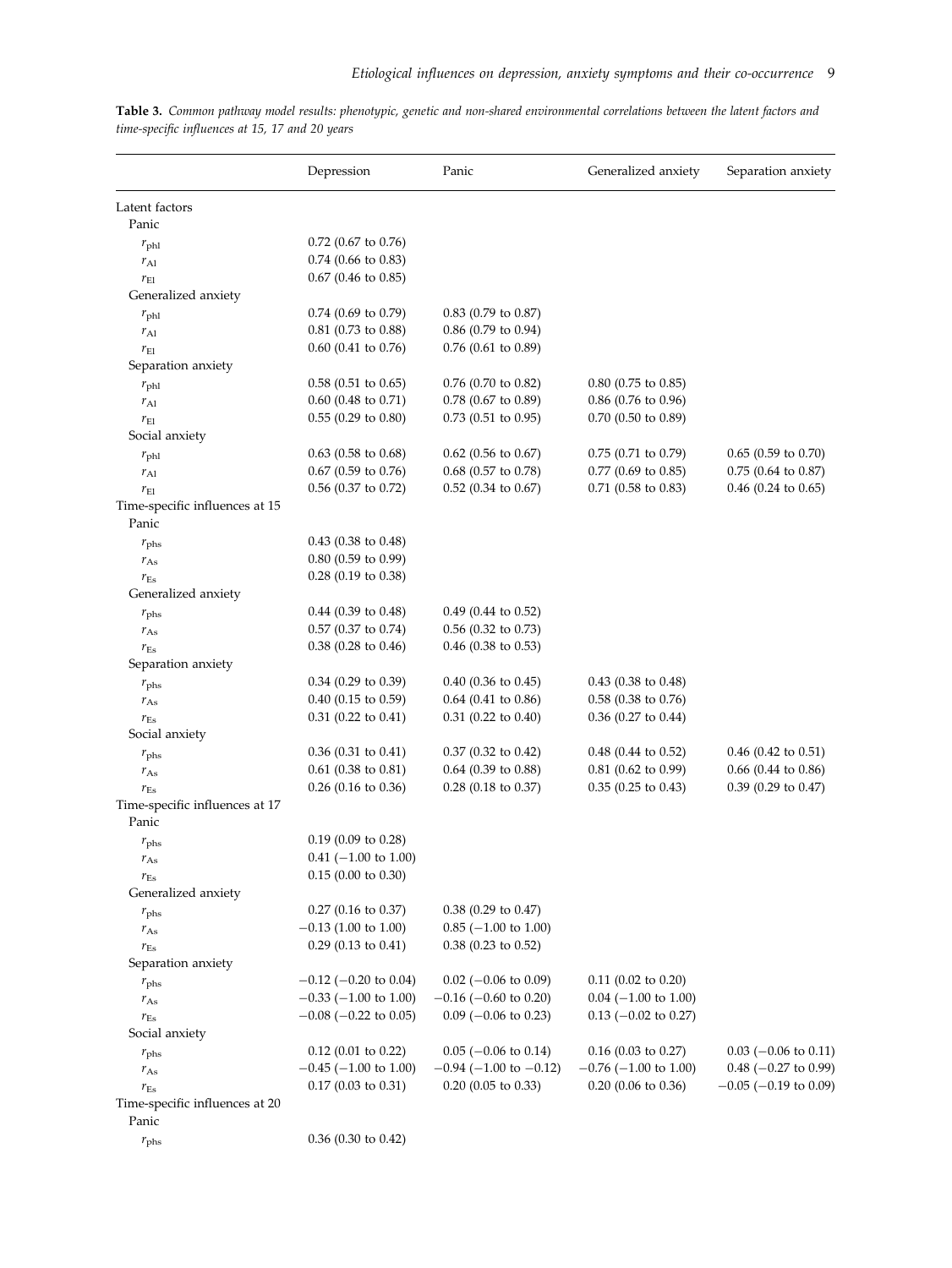## 10 M. A. Waszczuk et al.

#### Table 3 (cont.)

|                     | Depression             | Panic                  | Generalized anxiety    | Separation anxiety     |
|---------------------|------------------------|------------------------|------------------------|------------------------|
| $r_{\rm As}$        | $0.72$ (0.05 to 1.00)  |                        |                        |                        |
| $r_{\rm Es}$        | $0.30$ (0.19 to 0.40)  |                        |                        |                        |
| Generalized anxiety |                        |                        |                        |                        |
| $r_{\rm phs}$       | $0.42$ (0.37 to 0.47)  | $0.44$ (0.39 to 0.49)  |                        |                        |
| $r_{\rm As}$        | $0.45$ (-0.15 to 0.79) | $0.48$ (-0.07 to 0.98) |                        |                        |
| $r_{\rm Es}$        | $0.42$ (0.31 to 0.51)  | $0.44$ (0.35 to 0.53)  |                        |                        |
| Separation anxiety  |                        |                        |                        |                        |
| $r_{\rm phs}$       | $0.38$ (0.32 to 0.44)  | $0.44$ (0.38 to 0.50)  | $0.47$ (0.41 to 0.52)  |                        |
| $r_{\rm As}$        | $0.66$ (0.15 to 0.98)  | $0.61$ (-0.58 to 1.00) | $0.63$ (-0.01 to 0.95) |                        |
| $r_{Es}$            | $0.32$ (0.21 to 0.42)  | $0.42$ (0.32 to 0.52)  | $0.43$ (0.33 to 0.53)  |                        |
| Social anxiety      |                        |                        |                        |                        |
| $r_{\rm phs}$       | $0.45$ (0.40 to 0.50)  | $0.47$ (0.41 to 0.52)  | $0.56$ (0.51 to 0.61)  | $0.43$ (0.37 to 0.48)  |
| $r_{\rm As}$        | $0.74$ (0.31 to 0.99)  | $0.70$ (-0.25 to 1.00) | $0.69$ (0.13 to 0.94)  | $0.33$ (-0.43 to 0.79) |
| $r_{\rm Es}$        | $0.38$ (0.28 to 0.48)  | $0.43$ (0.34 to 0.53)  | $0.53$ (0.45 to 0.62)  | $0.45$ (0.34 to 0.55)  |
|                     |                        |                        |                        |                        |

 $r_{\text{ph}}$ . Phenotypic correlations between the latent factors;  $r_{\text{Al}}$ , genetic correlations between the latent factors;  $r_{\text{El}}$ , non-shared environmental correlations between the latent factors;  $r_{\text{phys}}$  phenotypic correlations between the time-specific influences;  $r_{\text{As}}$ genetic correlations between the time-specific influences;  $r_{Es}$ , non-shared environmental correlations between the time-specific influences.

95% confidence intervals (CIs) are presented in parentheses. CIs not inclusive of zeros indicate significant correlations. Nonoverlapping CIs mean significant difference between the values.

AE models are presented, as C influences were not significant and were dropped from the multivariate models without a significant deterioration of the fit (Supplementary Table S2). The AIC values suggest that dropping C lead to improvement of the model fit at these three waves. Full ACE results are presented in Supplementary Tables S3–S5 for completeness.

observed, as expected (Costello et al. [2003;](#page-12-0) Rutter et al. [2006](#page-13-0); Gregory et al. [2007](#page-12-0)). We found that stable genetic influences largely underpinned this continuity, in agreement with previous research that suggests strong genetic stability across development (O'Connor et al. [1998](#page-13-0); Gillespie et al. [2004](#page-12-0); Trzaskowski et al. [2011](#page-14-0); Garcia et al. [2013;](#page-12-0) Waszczuk et al. [2013\)](#page-14-0).

#### Environmental and genetic influences on symptoms change

The non-shared environmental influences on homotypic continuity of each symptom were largely time-specific, as expected (Scourfield et al. [2003;](#page-13-0) Van Der Valk et al. [2003;](#page-14-0) Bartels et al. [2004;](#page-11-0) Haberstick et al. [2005](#page-12-0); Lau & Eley, [2006](#page-13-0); Zavos et al. [2012](#page-14-0); Garcia et al. [2013;](#page-12-0) Lewis & Plomin, [2015](#page-13-0)). Furthermore, we found new genetic influences emerged over time (genetic innovation; Kendler et al. [2008](#page-12-0)a) and previous genetic influences gradually declined over time (genetic attenuation), in agreement with other findings (Scourfield et al. [2003](#page-13-0); Van Der Valk et al. [2003;](#page-14-0) Bartels et al. [2004](#page-11-0); Haberstick et al. [2005](#page-12-0); Lau & Eley, [2006](#page-13-0); Kendler et al. [2008](#page-12-0)a, [b](#page-12-0); Zavos et al. [2012](#page-14-0); Nivard et al. [2015;](#page-13-0) Lewis & Plomin, [2015\)](#page-13-0). These newly emerging, developmentally dynamic environmental and genetic effects can contribute to change in the course of depression and anxiety symptoms.

The current study extends previous findings by investigating longitudinal etiological influences on homotypic continuity of depression and anxiety symptoms scales separately. A similar pattern of substantial genetic stability and largely time-specific environmental influences was observed on all symptoms, possibly due to a substantial overlap between the genes influencing depression and anxiety (Kendler et al. [1987](#page-12-0); Thapar & McGuffin, [1997;](#page-14-0) Eley & Stevenson, [1999](#page-12-0); Mosing et al. [2009](#page-13-0); Zavos et al. [2012](#page-14-0); Waszczuk et al. [2014\)](#page-14-0). However, some differences were notable. Depression, generalized and social anxiety symptoms showed more genetic stability than panic and separation anxiety symptoms, where genetic influences tended to attenuate more sharply, with proportionately greater genetic innovation at age 17 (panic and separation anxiety symptoms) and 20 years (separation anxiety symptoms). This might reflect relatively late median age of onset of panic disorder (Costello et al. [2003;](#page-12-0) Kessler et al. [2005](#page-13-0)a), and that pediatric and adult-onset separation anxiety might differ considerably (Shear et al. [2006](#page-13-0); Costello et al. [2011](#page-12-0)).

## Heterotypic continuity

#### Genetic influences on symptoms stability

Heterotypic continuity across the symptom scales was significant, reflecting high co-morbidity between depression and anxiety symptoms (Merikangas, [1993](#page-13-0);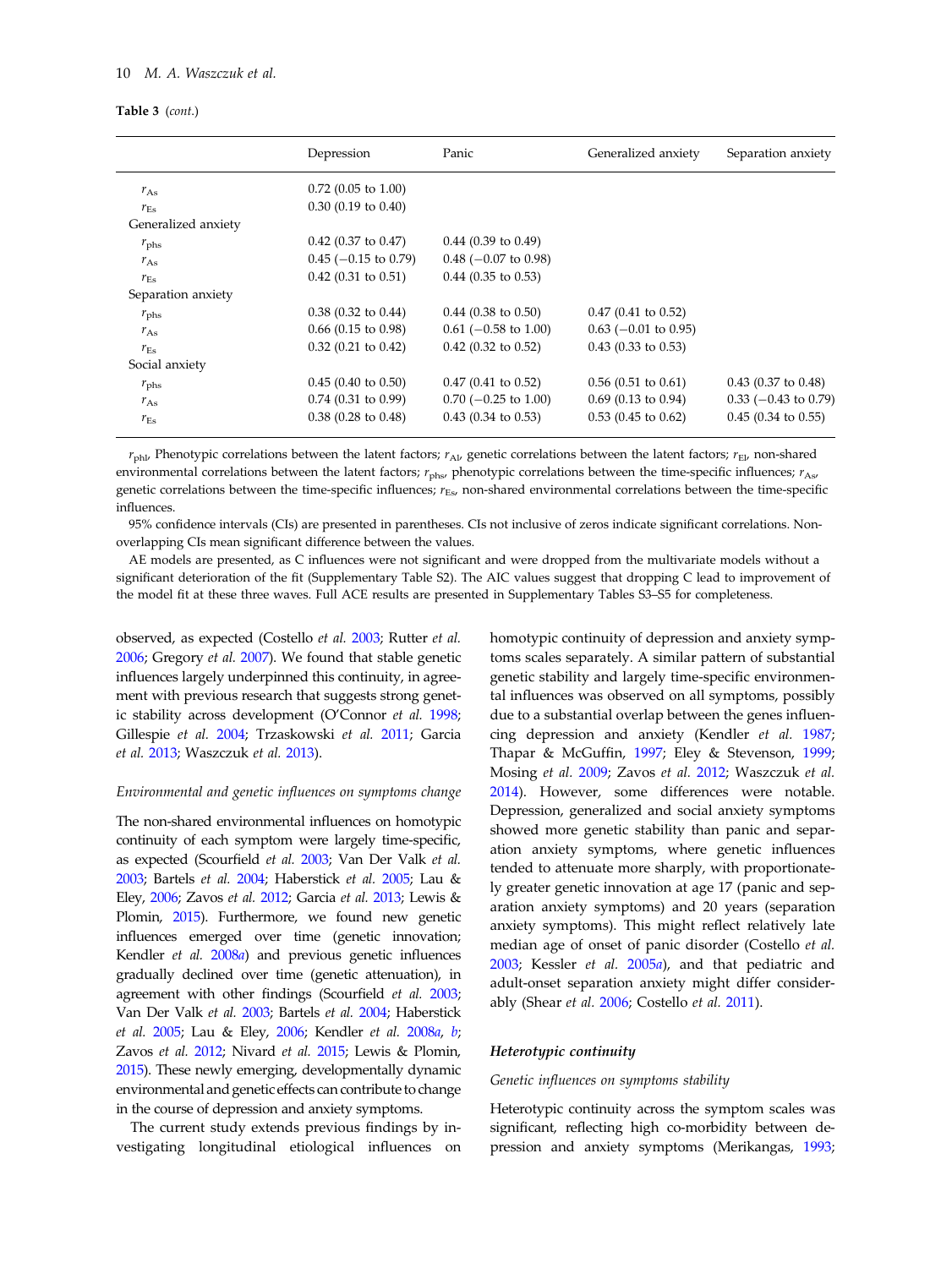Pine et al. [2001](#page-13-0); Costello et al. [2003](#page-12-0); Goodwin et al. [2004](#page-12-0); Rutter et al. [2006;](#page-13-0) Ferdinand et al. [2007;](#page-12-0) Gregory et al. [2007](#page-12-0); Moffitt et al. [2007](#page-13-0); Spatola et al. [2007](#page-14-0); Trzaskowski et al. [2011\)](#page-14-0). This longitudinal co-morbidity was largely explained by genetic overlap between the stable genetic influences that contribute to chronicity of each disorder, as well as overlap between the timespecific genetic influences. The time-specific influences represent developmentally dynamic genes that operate across short time periods and might reflect genes that come online in late adolescence or young adulthood. The current study provides preliminary evidence that both stable and time-specific genetic influences have general effects (i.e. on both depression and anxiety) (Eley, [1997](#page-12-0)), contributing to the enduring high genetic overlap between the symptom scales over time. These results carry implications for molecular genetic studies of depression and anxiety that aim to identify specific genetic variants involved in these disorders. They provide preliminary support for broadening the phenotypes included in molecular genetic studies, to increase power to detect shared susceptibility loci for a range of internalizing symptoms (O'Reilly et al. [2012](#page-13-0); Hettema et al. [2015\)](#page-12-0). However, the developmentally dynamic nature of genetic influences, in particular the genetic attenuation and innovation seen in adolescence suggests that stratifying sample collection by age may reduce heterogeneity (Zaitlen et al. [2012](#page-14-0); Traylor et al. [2015](#page-14-0)). Identifying specific genes or polygenic risk scores may in turn inform clinical interventions, for example by using genetic markers to predict pharmacological or psychological treatment response (Keers & Aitchison, [2011](#page-12-0); Eley et al. [2012](#page-12-0); Lester & Eley, [2013\)](#page-13-0).

# Environmental influences on symptoms change and stability

As expected, environmental influences were largely timeand symptom-specific, thus contributing to the change in co-morbidity over time. However, a modest proportion of environmental influences contributed significantly to the stability of each symptom scale, albeit to a lesser extent than the genetic influences. The results are in line with some previous findings (O'Connor et al. [1998](#page-13-0); Kendler et al. [2008](#page-12-0)a; Nivard et al. [2015\)](#page-13-0), and extend them by showing that these stable non-shared environmental influences overlap considerably between depression and anxiety symptom scales, contributing to longitudinal co-morbidity. The results indicate that some environmental influences play a significant role in maintenance of depression and anxiety alongside genetic influences, possibly by producing enduring effects through biological and social changes in an individual (Kendler et al. [2011](#page-12-0)). These enduring environmental influences have an impact on a wide range of outcomes. These may include effects of severe environmental stressors such as childhood maltreatment or natural disasters (Kendler et al. [2000](#page-12-0); Goenjian et al. [2005](#page-12-0); Anda et al. [2006;](#page-11-0) Asselmann et al. [2015](#page-11-0)). Future studies should identify the life events that operate in this stable and broad manner to inform transdiagnostic interventions and prevention strategies (Barlow et al. [2004](#page-11-0); Clark & Taylor, [2009;](#page-12-0) McEvoy et al. [2009;](#page-13-0) Wilamowska et al. [2010](#page-14-0); Weersing et al. [2012;](#page-14-0) Krueger & Eaton, [2015\)](#page-13-0).

# Limitations

The genetically informative, representative sample and multiple time points are strengths of the current study. However, a number of limitations are noteworthy. First, our analyses used only self-report symptom scales and the results should be replicated in clinical samples with co-morbid diagnoses and using lifetime diagnostic interviews. This approach was taken because clinical levels of internalizing disorders are rare in general adolescent population and questionnaires might capture less severe symptoms of these disorders, for example self-reported panic might capture physical symptoms of anxiety rather than panic attacks. However, symptoms of internalizing disorders are important markers of psychopathology (Pickles et al. [2001;](#page-13-0) Fergusson et al. [2005](#page-12-0); Balázs et al. [2013](#page-11-0)). Common mental disorders are now considered to be the extremes of quantitative traits (Plomin et al. [2009](#page-13-0); Insel et al. [2010\)](#page-12-0) and there is evidence that differently defined internalizing problems have the same etiology (Kendler et al. [1987;](#page-12-0) Kendler et al. [1992](#page-12-0)a, [b](#page-12-0)). Second, at time 3 a different anxiety questionnaire was used reflecting the participants' older age. However, the longitudinal associations suggest a comparable continuity of the scores within and across different measures, in line with the view that they measure the same underlying constructs. Third, there was attrition in the sample. Although attrition bias might complicate estimation of trait prevalence, it is unlikely to affect the estimation of between trait associations (Wolke et al. [2009](#page-14-0)). Fourth, we did not measure other anxiety symptoms such as phobias, and future research should extend our findings to a wider range of internalizing symptoms. Fifth, future work should explore other types of continuity that were not addressed here, such as continuity across diagnoses. Last, there are limitations inherent to the twin design, discussed comprehen-sively elsewhere (Plomin et al. [2013](#page-13-0)). These have minimal and contrasting effects on parameter estimates which should be taken as indicative rather than absolute.

# **Conclusions**

Our results suggest that both homotypic and heterotypic continuity of depression and anxiety symptoms across adolescence and young adulthood is underpinned largely by stable genetic influences, while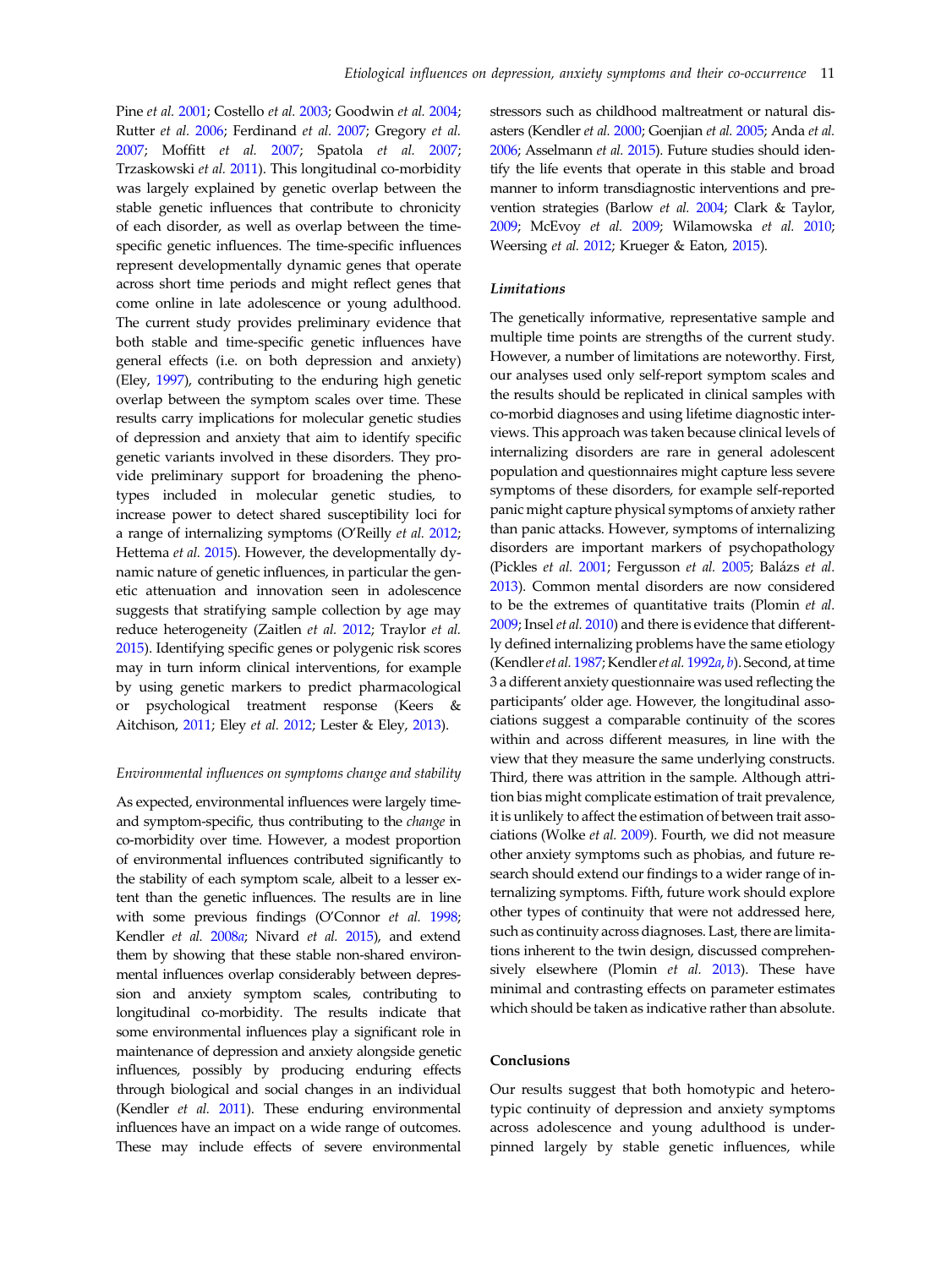<span id="page-11-0"></span>non-shared environmental effects tend to be time- and symptom-specific. The results have multiple implications for future molecular genetics research and clinical practice in the context of co-morbidity. They affirm the need to continue examining how the risk and maintenance factors for internalizing psychopathology operate across development to inform successful prevention and intervention strategies.

## Supplementary material

For supplementary material accompanying this paper visit http://dx.doi.org/10.1017/S0033291715001634.

# Acknowledgements

The G1219 study was supported by a Medical Research Council Training Fellowship (G81/343) and a Career Development Award (G120/635) given to Thalia C. Eley. Waves 1–3 of G1219 were also funded by the W. T. Grant Foundation, the University of London Central Research fund and wave 4 was supported by the Economic and Social Research Council (RES-000- 22-2206), the Institute of Social Psychiatry (06/07–11), and a Leverhulme Research Fellowship (RF/2/RFG/ 2008/0145) awarded to Alice M. Gregory. Monika A. Waszczuk was supported by a PhD studentship funded by the Alexander von Humboldt Foundation. This work was also supported by the Leverhulme Foundation (RPG-210 to Thalia C. Eley). This study presents independent research partly funded by the National Institute for Health Research (NIHR) Biomedical Research Centre at South London and Maudsley NHS Foundation Trust and King's College London. The views expressed in this article are those of the authors and not necessarily those of the NHS, the NIHR, or the Department of Health. Monika A. Waszczuk had full access to all of the data in the study and takes responsibility for the integrity of the data and the accuracy of the data analysis. We thank the families for their participation as well as numerous staff and students from the Social Genetic Developmental Psychiatry Centre, Institute of Psychiatry, London and Goldsmiths, University of London.

#### Declaration of Interest.

None.

#### References

Anda RF, Felitti VJ, Bremner JD, Walker JD, Whitfield C, Perry BD, Dube SR, Giles WH (2006). The enduring effects of abuse and related adverse experiences in childhood. European Archives of Psychiatry and Clinical Neuroscience 256, 174–186.

- Angold A, Costello EJ, Erkanli A (1999). Comorbidity. Journal of Child Psychology and Psychiatry 40, 57–87.
- Angold A, Costello EJ, Messer SC, Pickles A, Winder F, Silver D (1995). The development of a short questionnaire for use in epidemiological studies of depression in children and adolescents. International Journal of Methods in Psychiatric Research 5, 1–12.
- APA (2013). Diagnostic and Statistical Manual of Mental Disorders, DSM-5. American Psychiatric Publishing: Arlington, VA.
- Asselmann E, Wittchen H-U, Lieb R, Höfler M, Beesdo-Baum K (2015). Danger and loss events and the incidence of anxiety and depressive disorders: a prospective-longitudinal community study of adolescents and young adults. Psychological Medicine 45, 153–163.
- Axelson DA, Birmaher B (2001). Relation between anxiety and depressive disorders in childhood and adolescence. Depression and Anxiety 14, 67–78.
- Balázs J, Miklósi M, Keresztény Á, Hoven CW, Carli V, Wasserman C, Apter A, Bobes J, Brunner R, Cosman D (2013). Adolescent subthreshold-depression and anxiety: psychopathology, functional impairment and increased suicide risk. Journal of Child Psychology and Psychiatry 54, 670–677.
- Barlow DH, Allen LB, Choate ML (2004). Toward a unified treatment for emotional disorders. Behavior Therapy 35, 205–230.
- Bartels M, Van Den Oord EJ, Hudziak JJ, Rietveld MJ, Van Beijsterveldt CE, Boomsma DI (2004). Genetic and environmental mechanisms underlying stability and change in problem behaviors at ages 3, 7, 10, and 12. Developmental Psychology 40, 852–867.
- Beesdo K, Knappe S, Pine DS (2009). Anxiety and anxiety disorders in children and adolescents: developmental issues and implications for DSM-V. Pediatric Clinics of North America 32, 483–524.
- Beesdo K, Pine DS, Lieb R, Wittchen H (2010). Incidence and risk patterns of anxiety and depressive disorders and categorization of generalized anxiety disorder. Archives of General Psychiatry 67, 47–57.
- Bergen SE, Gardner CO, Kendler KS (2007). Age-related changes in heritability of behavioral phenotypes over adolescence and young adulthood: a meta-analysis. Twin Research & Human Genetics 10, 423–433.
- Birmaher B, Brent DA, Chiappetta L, Bridge J, Monga S, Baugher M (1999). Psychometric properties of the Screen for Child Anxiety Related Emotional Disorders (SCARED): a replication study. Journal of the American Academy of Child & Adolescent Psychiatry 38, 1230–1236.
- Blakemore S-J (2008). The social brain in adolescence. Nature Reviews Neuroscience 9, 267–277.
- Boker S, Neale M, Maes H, Wilde M, Spiegel M, Brick T, Spies J, Estabrook R, Kenny S, Bates T (2011). OpenMx: an open source extended structural equation modeling framework. Psychometrika 76, 306–317.
- Chorpita BF, Yim L, Moffitt C, Umemoto LA, Francis SE (2000). Assessment of symptoms of DSM-IV anxiety and depression in children: a revised child anxiety and depression scale. Behaviour Research and Therapy 38, 835–855.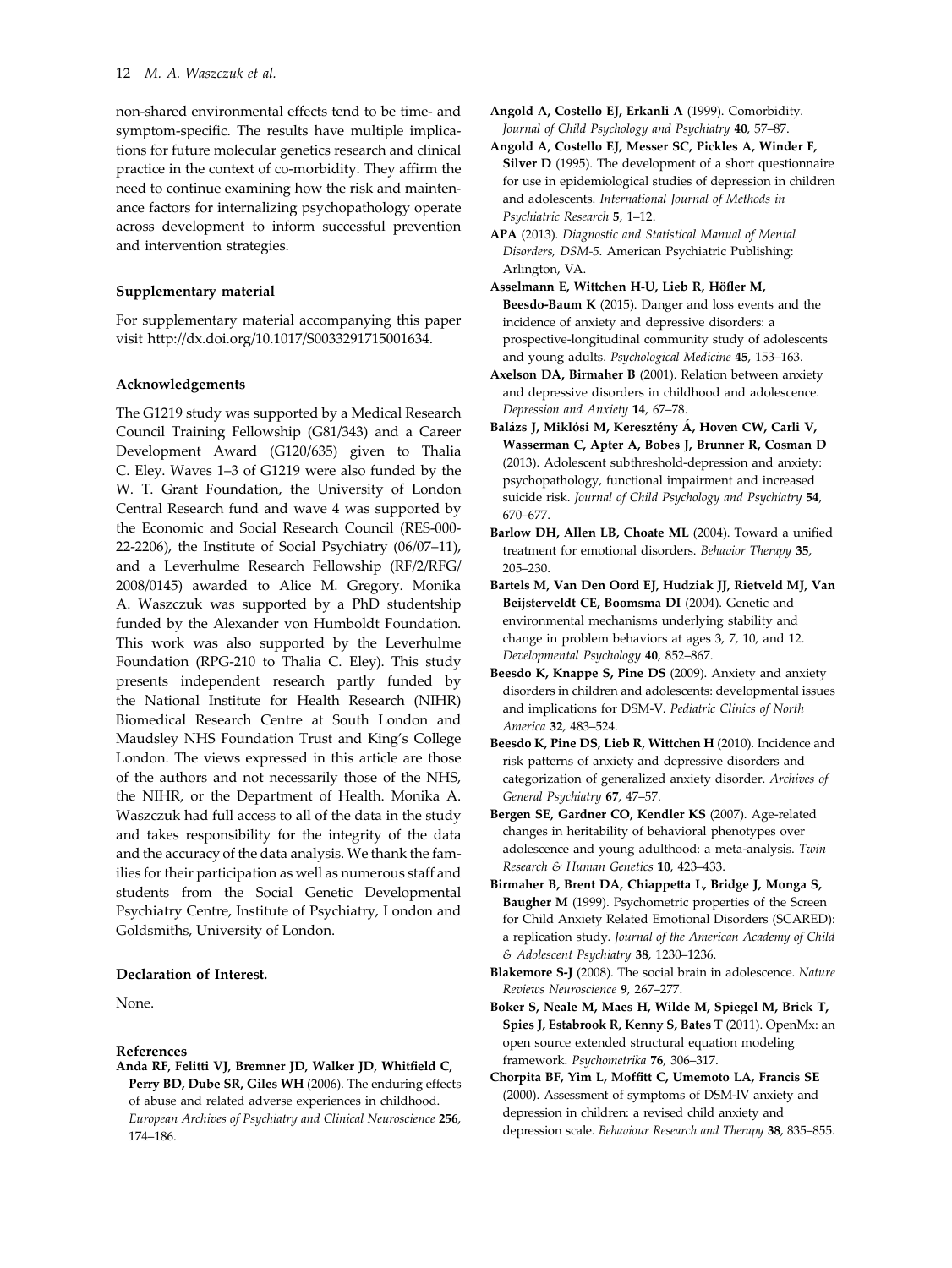<span id="page-12-0"></span>Clark DA, Taylor S (2009). The transdiagnostic perspective on cognitive-behavioral therapy for anxiety and depression: new wine for old wineskins? Journal of Cognitive Psychotherapy 23, 60–66.

Costello EJ, Copeland W, Angold A (2011). Trends in psychopathology across the adolescent years: what changes when children become adolescents, and when adolescents become adults? Journal of Child Psychology and Psychiatry 52, 1015–1025.

Costello EJ, Mustillo S, Erkanli A, Keeler G, Angold A (2003). Prevalence and development of psychiatric disorders in childhood and adolescence. Archives of General Psychiatry 60, 837–844.

Eley TC (1997). General genes: A new theme in developmental psychopathology. Current Directions in Psychological Science 6, 90–95.

Eley TC, Hudson JL, Creswell C, Tropeano M, Lester KJ, Cooper P, Farmer A, Lewis CM, Lyneham HJ, Rapee RM, Uher R, Zavos HMS, Collier DA (2012). Therapygenetics: the 5HTTLPR and response to psychological therapy. Molecular Psychiatry 17, 236–237.

Eley TC, Stevenson J (1999). Using genetic analyses to clarify the distinction between depressive and anxious symptoms in children and adolescents. Journal of Abnormal Child Psychology 27, 105–114.

Ferdinand RF, Dieleman G, Ormel J, Verhulst FC (2007). Homotypic versus heterotypic continuity of anxiety symptoms in young adolescents: evidence for distinctions between DSM-IV subtypes. Journal of Abnormal Child Psychology 35, 325–333.

Fergusson DM, Horwood LJ, Ridder EM, Beautrais AL (2005). Subthreshold depression in adolescence and mental health outcomes in adulthood. Archives of General Psychiatry 62, 66–72.

Garcia SE, Tully EC, Tarantino N, South S, Iacono WG, McGue M (2013). Changes in genetic and environmental influences on trait anxiety from middle adolescence to early adulthood. Journal of Affective Disorders 151, 46–53.

Gillespie NA, Kirk KM, Evans DM, Heath AC, Hickie IB, Martin NG (2004). Do the genetic or environmental determinants of anxiety and depression change with age? A longitudinal study of Australian twins. Twin Research 7, 39–53.

Goenjian AK, Walling D, Steinberg AM, Karayan I, Najarian LM, Pynoos R (2005). A prospective study of posttraumatic stress and depressive reactions among treated and untreated adolescents 5 years after a catastrophic disaster. American Journal of Psychiatry 162, 2302–2308.

Goldberg D (2008). Towards DSM-V: the relationship between generalized anxiety disorder and major depressive episode. Psychological Medicine 38, 1671–1675.

Goodwin RD, Fergusson DM, Horwood LJ (2004). Early anxious/withdrawn behaviours predict later internalising disorders. Journal of Child Psychology and Psychiatry and Allied Disciplines 45, 874–883.

Gregory AM, Buysse DJ, Willis TA, Rijsdijk FV, Maughan B, Rowe R, Cartwright S, Barclay NL, Eley TC (2011). Associations between sleep quality and anxiety and depression symptoms in a sample of young adult twins and siblings. Journal of Psychosomatic Research 71, 250–255.

Gregory AM, Caspi A, Moffitt TE, Koenen K, Eley TC, Poulton R (2007). Juvenile mental health histories of adults with anxiety disorders. American Journal of Psychiatry 164, 301–308.

Haberstick BC, Schmitz S, Young SE, Hewitt JK (2005). Contributions of genes and environments to stability and change in externalizing and internalizing problems during elementary and middle school. Behavior Genetics 35, 381–396.

Hettema J, Chen X, Sun C, Brown T (2015). Direct, indirect and pleiotropic effects of candidate genes on internalizing disorder psychopathology. Psychological Medicine 45, 2227–2236.

Hettema JM (2008). The nosologic relationship between generalized anxiety disorder and major depression. Depression and Anxiety 25, 300–316.

Insel T, Cuthbert B, Garvey M, Heinssen R, Pine DS, Quinn K, Sanislow C, Wang P (2010). Research domain criteria (RDoC): toward a new classification framework for research on mental disorders. American Journal of Psychiatry 167, 748–751.

Kadosh KC, Linden DE, Lau JY (2013). Plasticity during childhood and adolescence: innovative approaches to investigating neurocognitive development. Developmental Science 16, 574–583.

Keers R, Aitchison KJ (2011). Pharmacogenetics of antidepressant response. Expert Review of Neurotherapeutics 11, 101–125.

Kendler KS, Bulik CM, Silberg J, Hettema JM, Myers J, Prescott CA (2000). Childhood sexual abuse and adult psychiatric and substance use disorders in women: an epidemiological and cotwin control analysis. Archives of General Psychiatry 57, 953–959.

Kendler KS, Eaves LJ, Loken EK, Pedersen NL, Middeldorp CM, Reynolds C, Boomsma D, Lichtenstein P, Silberg J, Gardner CO (2011). The impact of environmental experiences on symptoms of anxiety and depression across the life span. Psychological Science 22, 1343–1352.

Kendler KS, Gardner CO, Annas P, Neale MC, Eaves LJ, Lichtenstein P (2008a). A longitudinal twin study of fears from middle childhood to early adulthood: evidence for a developmentally dynamic genome. Archives of General Psychiatry 65, 421–429.

Kendler KS, Gardner CO, Lichtenstein P (2008b). A developmental twin study of symptoms of anxiety and depression: evidence for genetic innovation and attenuation. Psychological Medicine 38, 1567–1575.

Kendler KS, Heath AC, Martin NG, Eaves LJ (1987). Symptoms of anxiety and symptoms of depression. Same genes, different environments? Archives of General Psychiatry 44, 451–457.

Kendler KS, Neale MC, Kessler RC, Heath AC, Eaves LJ (1992a). Major depression and generalized anxiety disorder. Same genes, (partly) different environments? Archives of General Psychiatry 49, 716–722.

Kendler KS, Neale MC, Kessler RC, Heath AC, Eaves LJ (1992b). A population-based twin study of major depression in women. The impact of varying definitions of illness. Archives of General Psychiatry 49, 257–266.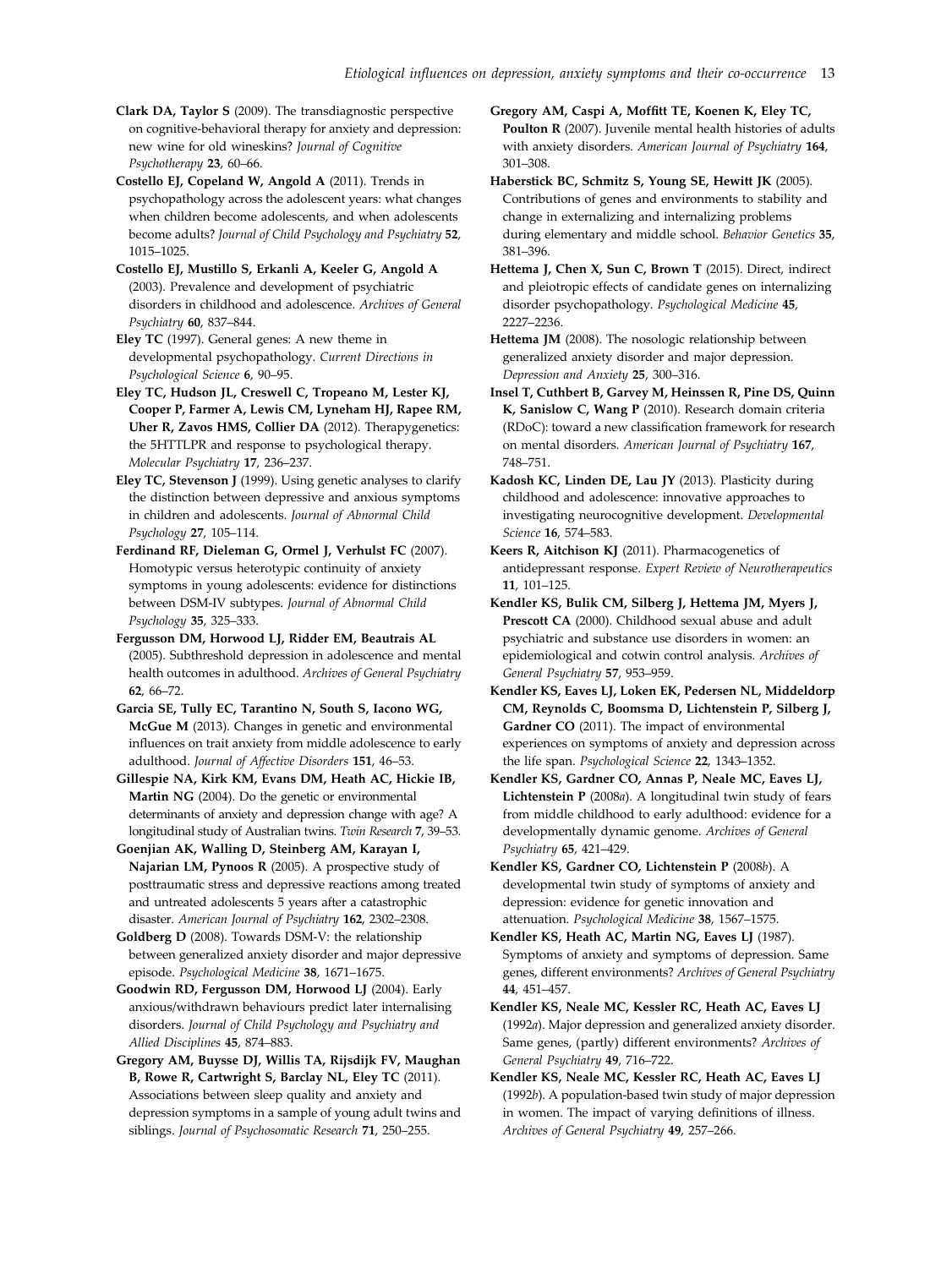<span id="page-13-0"></span>Kessler RC, Berglund P, Demler O, Jin R, Merikangas KR, Walters EE (2005a). Lifetime prevalence and age-of-onset distributions of DSM-IV disorders in the National Comorbidity Survey Replication. Archives of General Psychiatry 62, 593–602.

Kessler RC, Chiu WT, Demler O, Merikangas KR, Walters EE (2005b). Prevalence, severity, and comorbidity of 12-month DSM-IV disorders in the National Comorbidity Survey Replication. Archives of General Psychiatry 62, 617–627.

Krueger RF, Eaton NR (2015). Transdiagnostic factors of mental disorders. World Psychiatry 14, 27–29.

Lahey BB, Zald DH, Hakes JK, Krueger RF, Rathouz PJ (2014). Patterns of heterotypic continuity associated with the cross-sectional correlational structure of prevalent mental disorders in adults. JAMA Psychiatry 71, 989–996.

Lau JYF, Eley TC (2006). Changes in genetic and environmental influences on depressive symptoms across adolescence and young adulthood. British Journal of Psychiatry 189, 422–427.

Lau JYF, Gregory AM, Goldwin MA, Pine DS, Eley TC (2007). Assessing gene-environment interactions on anxiety symptom subtypes across childhood and adolescence. Development and Psychopathology 19, 1129–1146.

Lester KJ, Eley TC (2013). Therapygenetics: using genetic markers to predict response to psychological treatment for mood and anxiety disorders. Biology of Mood & Anxiety Disorders 3, 1-16.

Lewis GJ, Plomin R (2015). Heritable influences on behavioural problems from early childhood to mid-adolescence: evidence for genetic stability and innovation. Psychological Medicine 45, 2171–2179.

McAdams TA, Gregory AM, Rowe R, Zavos H, Barclay NL, Lau JY, Maughan B, Eley TC (2013). The genesis 12–19 (G1219) study: a twin and sibling study of gene– environment interplay and adolescent development in the UK. Twin Research & Human Genetics 16, 134–143.

McEvoy PM, Nathan P, Norton PJ (2009). Efficacy of transdiagnostic treatments: a review of published outcome studies and future research directions. Journal of Cognitive Psychotherapy 23, 20–33.

McGue M, Bouchard Jr. TJ (1984). Adjustment of twin data for the effects of age and sex. Behavior Genetics 14, 325–343.

Mennin DS, Heimberg RG, Fresco DM, Ritter MR (2008). Is generalized anxiety disorder an anxiety or mood disorder? Considering multiple factors as we ponder the fate of GAD. Depression and Anxiety 25, 289–299.

Merikangas KR (1993). Genetic epidemiologic studies of affective disorders in childhood and adolescence. European Archives of Psychiatry and Clinical Neuroscience 243, 121–130.

Moffitt TE, Harrington H, Caspi A, Kim-Cohen J, Goldberg D, Gregory AM, Poulton R (2007). Depression and generalized anxiety disorder: cumulative and sequential comorbidity in a birth cohort followed prospectively to age 32 years. Archives of General Psychiatry 64, 651–660.

Mosing MA, Gordon SD, Medland SE, Statham DJ, Nelson EC, Heath AC, Martin NG, Wray NR (2009). Genetic and environmental influences on the co-morbidity between depression, panic disorder, agoraphobia, and social phobia: a twin study. Depression and Anxiety 26, 1004–1011.

Nivard M, Dolan C, Kendler K, Kan K, Willemsen G, Van Beijsterveldt C, Lindauer R, Van Beek J, Geels L, BartelsM, Middeldorp CM, Boomsma DI (2015). Stability in symptom s of anxiety and depression as a function of genotype and environment: a longitudinal twin study from ages 3 to 63 years. Psychological Medicine 45, 1039–1049.

O'Connor TG, Neiderhiser JM, Reiss D, Hetherington EM, Plomin R (1998). Genetic contributions to continuity, change, and co-occurrence of antisocial and depressive symptoms in Adolescence. Journal of Child Psychology and Psychiatry 39, 323–336.

O'Reilly PF, Hoggart CJ, Pomyen Y, Calboli FC, Elliott P, Jarvelin M-R, Coin LJ (2012). MultiPhen: joint model of multiple phenotypes can increase discovery in GWAS. PLoS ONE 7, e34861.

Pickles A, Rowe R, Simonoff E, Foley D, Rutter M, Silberg J (2001). Child psychiatric symptoms and psychosocial impairment: relationship and prognostic significance. British Journal of Psychiatry 179, 230–235.

Pine DS, Cohen P, Brook J (2001). Adolescent fears as predictors of depression. Biological Psychiatry 50, 721–724.

Plomin R, Defries JC, Knopik VS, Neiderhiser JM (2013). Behavioral Genetics. Worth Publishers: New York.

Plomin R, Haworth CM, Davis OS (2009). Common disorders are quantitative traits. Nature Reviews Genetics 10, 872–878.

Rapee RM, Schniering CA, Hudson JL (2009). Anxiety disorders during childhood and adolescence: origins and treatment. Annual Review of Clinical Psychology 5, 311–341.

Rijsdijk FV, Sham PC (2002). Analytic approaches to twin data using structural equation models. Briefings in Bioinformatics 3, 119–133.

Roberson‐Nay R, Eaves LJ, Hettema JM, Kendler KS, Silberg JL (2012). Childhood separation anxiety disorder and adult onset panic attacks share a common genetic diathesis. Depression and Anxiety 29, 320–327.

Rutter M, Kim-Cohen J, Maughan B (2006). Continuities and discontinuities in psychopathology between childhood and adult life. Journal of Child Psychology and Psychiatry 47, 276–295.

Schmitz S, Fulker DW, Mrazek D (1995). Problem behavior in early and middle childhood: an initial behavior genetic analysis. Journal of Child Psychology and Psychiatry 36, 1443–1458.

Scourfield J, Rice F, Thapar A, Harold GT, Martin N, McGuffin P (2003). Depressive symptoms in children and adolescents: changing aetiological influences with development. Journal of Child Psychology and Psychiatry and Allied Disciplines 44, 968–976.

Shear K, Jin R, Ruscio A, Walters E, Kessler R (2006). Prevalence and correlates of estimated DSM-IV child and adult separation anxiety disorder in the National Comorbidity Survey Replication. American Journal of Psychiatry 163, 1074–1083.

Silberg JL, Rutter M, Eaves L (2001). Genetic and environmental influences on the temporal association between earlier anxiety and later depression in girls. [Erratum appears in Biological Psychiatry 2001 50, 393.]. Biological Psychiatry 49, 1040–1049.